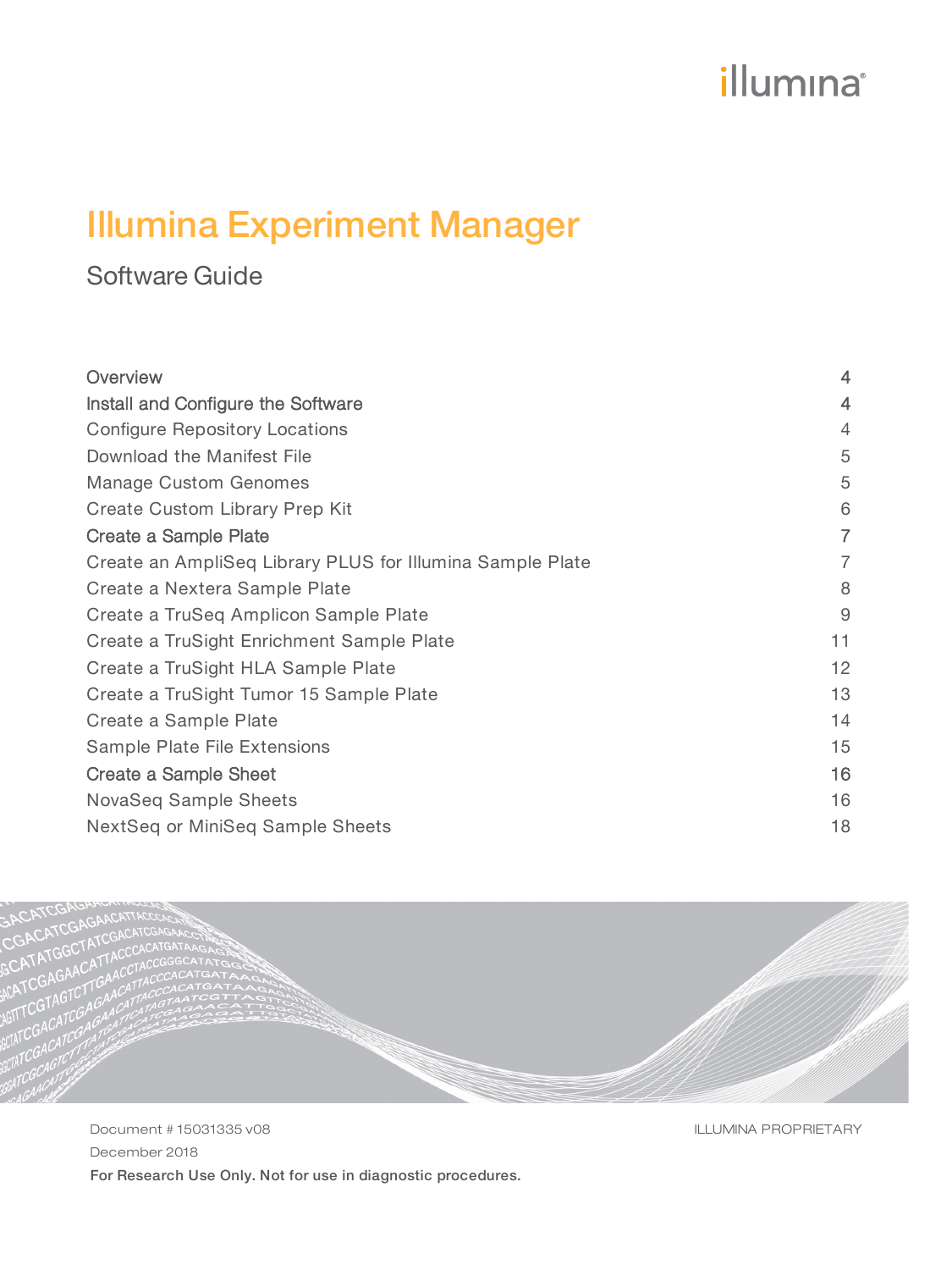| MiSeq Sample Sheets         | 19 |
|-----------------------------|----|
| <b>HiSeg Sample Sheets</b>  | 25 |
| <b>Revision History</b>     |    |
| <b>Technical Assistance</b> | 34 |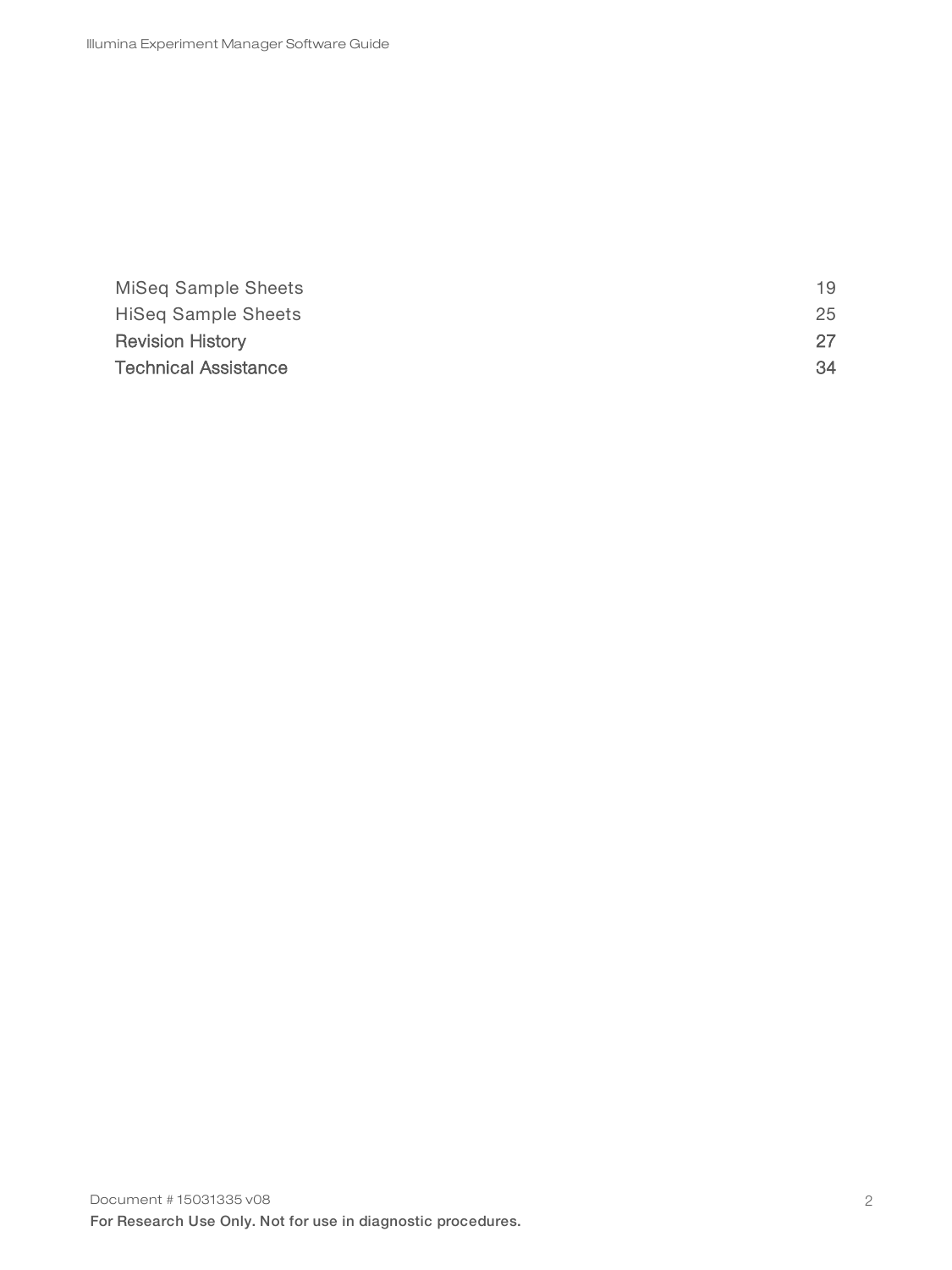This document and its contents are proprietary to Illumina, Inc. and its affiliates ("Illumina"), and are intended solely for the contractual use of its customer in connection with the use of the product(s) described herein and for no other purpose. This document and its contents shall not be used or distributed for any other purpose and/or otherwise communicated, disclosed, or reproduced in any way whatsoever without the prior written consent of Illumina. Illumina does not convey any license under its patent, trademark, copyright, or common-law rights nor similar rights of any third parties by this document.

The instructions in this document must be strictly and explicitly followed by qualified and properly trained personnel in order to ensure the proper and safe use of the product(s) described herein. All of the contents of this document must be fully read and understood prior to using such product(s).

FAILURE TO COMPLETELY READ AND EXPLICITLY FOLLOW ALL OF THE INSTRUCTIONS CONTAINED HEREIN MAY RESULT IN DAMAGE TO THE PRODUCT(S), INJURY TO PERSONS, INCLUDING TO USERS OR OTHERS, AND DAMAGE TO OTHER PROPERTY, AND WILL VOID ANY WARRANTY APPLICABLE TO THE PRODUCT(S).

ILLUMINA DOES NOT ASSUME ANY LIABILITY ARISING OUT OF THE IMPROPER USE OF THE PRODUCT(S) DESCRIBED HEREIN (INCLUDING PARTS THEREOF OR SOFTWARE).

© 2018 Illumina, Inc. All rights reserved.

All trademarks are the property of Illumina, Inc. or their respective owners. For specific trademark information, see [www.illumina.com/company/legal.html.](http://www.illumina.com/company/legal.html)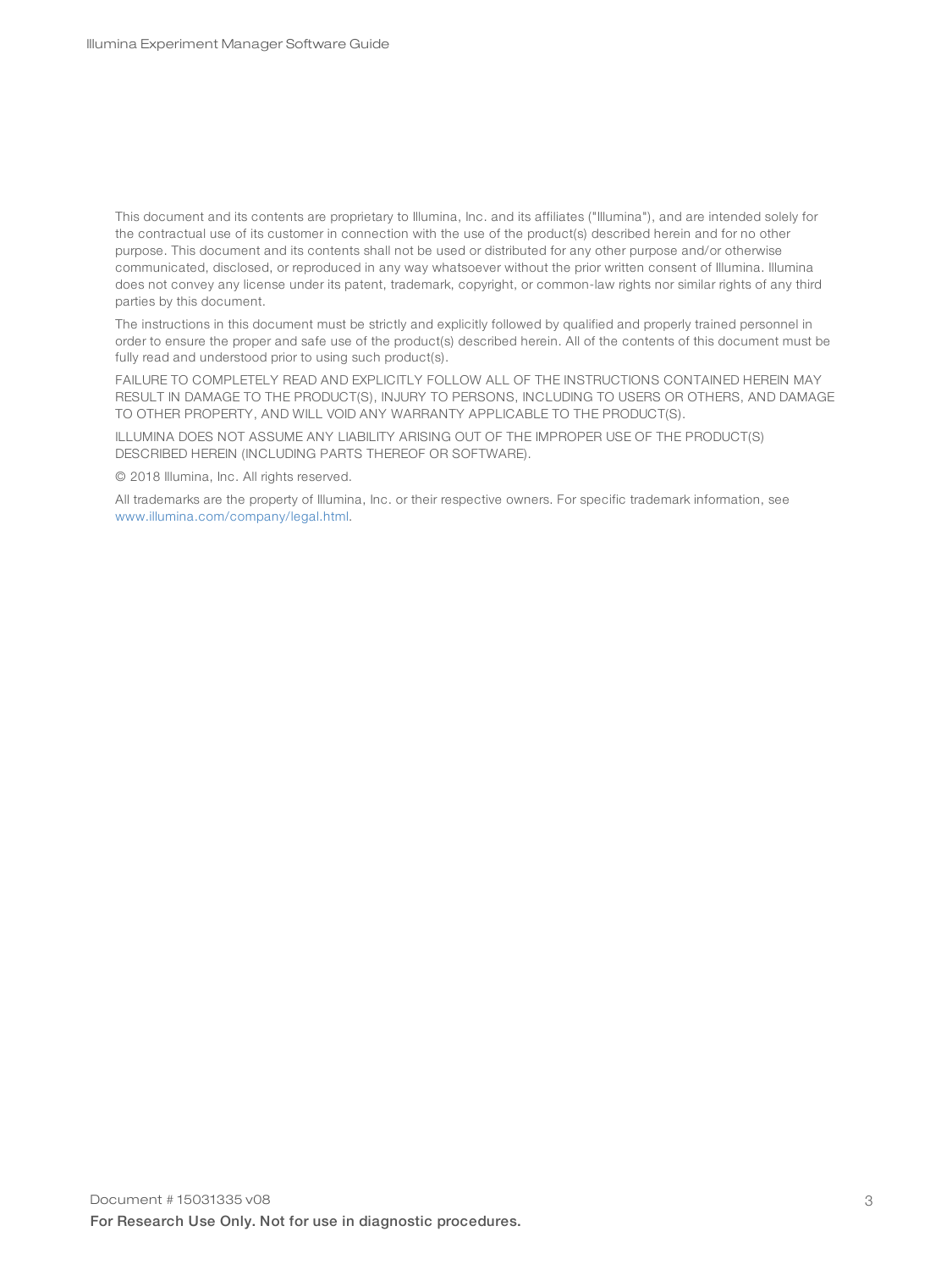#### <span id="page-3-0"></span>**Overview**

The Illumina<sup>®</sup> Experiment Manager (IEM) software is used to create and edit well-formed sample sheets for Illumina systems and analysis software.

Create a sample sheet before starting sample or library preparation. IEM detects when an index combination is suboptimal and provides a warning. By creating the sample sheet before sample or library preparation, you can try different index combinations without risking samples.

Creating a sample sheet in IEM consists of two steps:

- $\triangleright$  Create a sample plate—The sample plate stores information about the samples in each well of a plate. The information includes the library prep type, the plate name, and indexes.
- Create a sample sheet—The sample sheet is based on the information defined during sample plate creation. A sample plate is not required to generate a sample sheet, but can be useful for organizing samples. The sample sheet transfers run and sample information in the compatible file format (\*.csv) to the system software.

#### <span id="page-3-1"></span>Install and Configure the Software

IEM is compatible with all Windows platforms. Use the following instructions to install the latest version of IEM.

- 1 Uninstall any previous version of IEM.
- 2 Download IEM from the IEM support page on the Illumina website.
- 3 Double-click the IEM installer file.
- 4 Select Next.
- 5 Read the End-User License Agreement and then select the laccept the terms in the License Agreement checkbox.
- 6 [Optional] Select Change... to choose a different installation path for the software.
- 7 Select Next.
- 8 Select **Install** to accept all settings and install the software.
- <span id="page-3-2"></span>9 Select Finish to complete the installation. An IEM icon appears on the desktop.

#### Configure Repository Locations

- 1 From the main screen of IEM, select Settings.
- 2 Review the default repository locations.
- 3 **[Optional]** Select Browse and navigate to each location where IEM saves sample plates, sample sheets, manifests, and genomes. If needed, specify locations on a shared network folder so that the files are accessible from the sequencing system.



**NOTE** 

Sample sheets and manifests can also be copied to a USB drive.

4 Select OK to save the settings.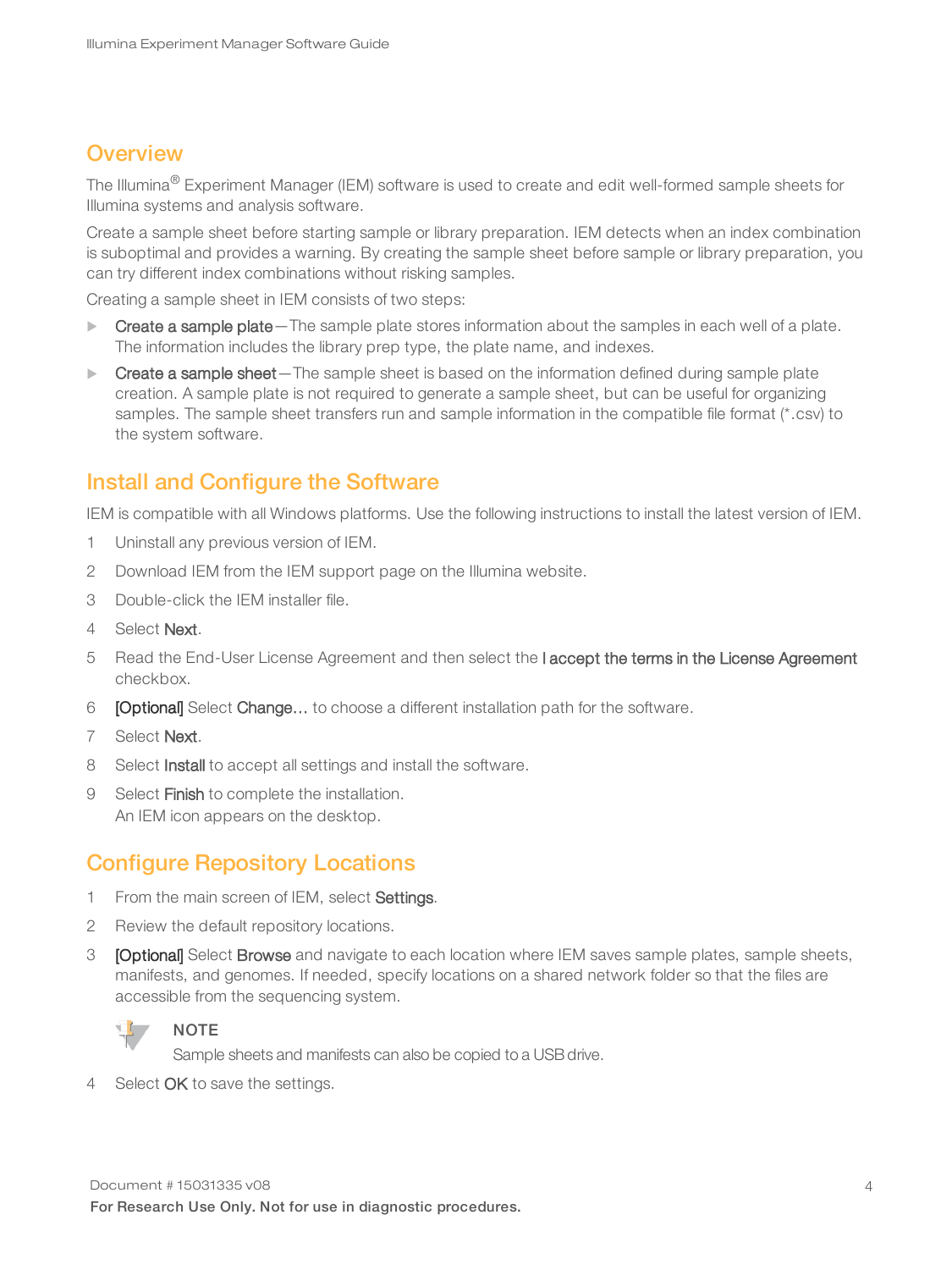## <span id="page-4-0"></span>Download the Manifest File

1 Depending on application, download the manifest file from the location indicated in the following table. Save downloaded files in the specified Manifest Repository location.

| Application                                      | Manifest File Location                                                                                                                                                                                                                                                                                                     |
|--------------------------------------------------|----------------------------------------------------------------------------------------------------------------------------------------------------------------------------------------------------------------------------------------------------------------------------------------------------------------------------|
| Amplicon DS<br>TruSight <sup>®</sup> Tumor<br>26 | • TruSight Tumor 26 manifest files for pool A and pool B are on the TruSight Tumor 26 kit support<br>page.<br>• Download Pool A and pool B manifest files for TruSeq <sup>®</sup> Custom Amplicon dual strand panels<br>designed in DesignStudio <sup>®</sup> from DesignStudio or the custom products page in Mylllumina. |
| Enrichment                                       | • TruSight Rapid Capture kits support page.<br>• Download manifest files for custom products designed in DesignStudio from DesignStudio or the<br>custom products page in Mylllumina.                                                                                                                                      |
| <b>PCR Amplicon</b>                              | Manifest files are generated in IEM.                                                                                                                                                                                                                                                                                       |
| <b>Targeted RNA</b>                              | • TruSeg Targeted RNA Expression kit support page.<br>• Download manifest files for custom products designed in DesignStudio from DesignStudio or the<br>custom products page in Mylllumina.                                                                                                                               |
| <b>TruSeg</b><br>Amplicon                        | • TruSeg Amplicon - Cancer Panel library prep kit support page.<br>• TruSight Myeloid Sequencing Panel support page.<br>• Download manifest files for custom products designed in DesignStudio from DesignStudio or the<br>custom products page in Mylllumina.                                                             |
| <b>TruSeg Bovine</b>                             | TruSeg Bovine Parentage kit support page.                                                                                                                                                                                                                                                                                  |
| <b>TruSight Tumor</b><br>15                      | Manifest files for library MixA and MixB are preloaded with IEM v1.11, or later.                                                                                                                                                                                                                                           |

#### <span id="page-4-1"></span>Manage Custom Genomes

Creating a sample sheet in IEM requires a reference genome.

When IEM is installed, the software creates a Genomes directory that mimics the genomes folder structure on the MiSeq<sup>®</sup> system. The Genomes directory is a copy of the latest genome build, which can be downloaded from MyIllumina.

The Genomes directory consists of a series of folders and the file GenomeSize.xml. This file provides IEM with the genome information to create a sample sheet. A custom reference genome that is not included in the directory must be added.

#### Add Custom Genome to Genome Repository

- 1 Make sure that the genome is in a FASTA format (\*.fa).
- 2 Navigate to the genome folder within the Genome directory. To determine the Genome directory path, see Configure [Repository](#page-3-2) Locations on page 4
- 3 Create a folder labeled with the genome name. Do not use spaces in the folder name.
- 4 Add the FASTA file to the new folder.
- 5 Close and reopen IEM.
- 6 Convert the FASTA file to XML format:
	- Fracesce a MiSeq sample sheet, selecting the PCR Amplicon application when prompted. See [Create](#page-19-0)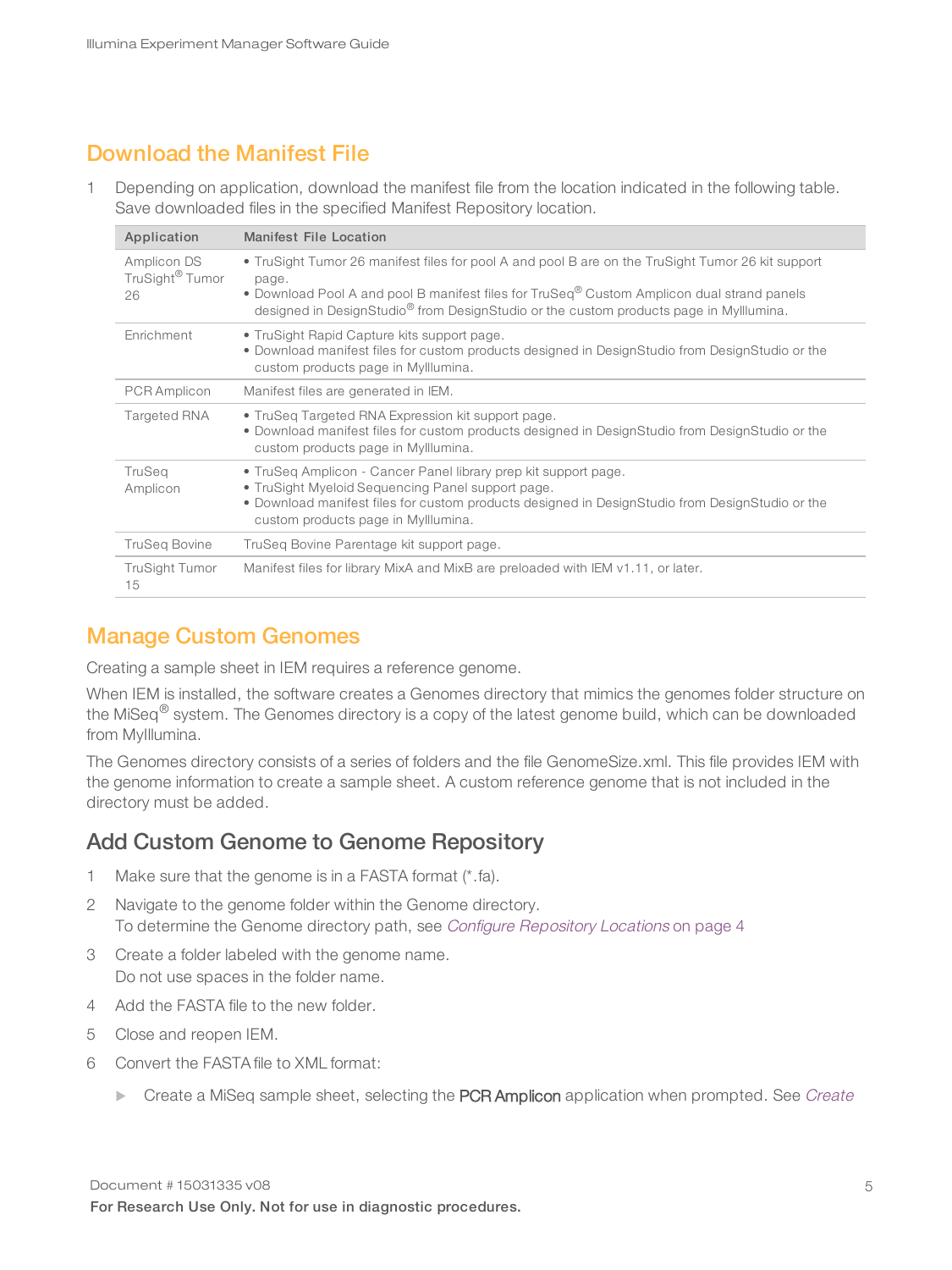<sup>a</sup> MiSeq [Sample](#page-19-0) Sheet on page 20.

- **Example 2** Create a manifest file and select the new genome. See Create a Manifest File for the [PCR Amplicon](#page-20-0) [Workflow](#page-20-0) on page 21.
- $\blacktriangleright$  When prompted to convert the file to XML format, select Yes.
- <span id="page-5-0"></span>7 **[Optional]** Delete the original FASTA file.

#### Create Custom Library Prep Kit

Creating a custom library prep kit in IEM consists of two steps: adding the custom kit to the list of available sample prep kits, and then adding it to the appropriate application.



#### CAUTION

To avoid recipe problems during run setup, any custom kit must match the parameters of the selected application. For example, Index Read number and length.

#### Add Custom Kit to Kits

- 1 In Program Files, navigate to Illumina\Illumina Experiment Manager\SamplePrepKits.
- Copy a library prep kit file  $(*.$ txt) and name the copy for the custom library prep kit. The file name must be unique.
- 3 Open the new file in a text editor, such as Notepad.
- 4 In the [Name] section, replace the name of the Illumina kit with the same custom kit name used to name the file.
- 5 Edit the sequences as needed. IEM will not accept duplicated sequences.
- 6 Save and close the file.
- 7 If IEM is open, close and reopen it. When creating a sample plate, the custom library prep kit is listed as an option.

#### Add Custom Kit to Applications

- 1 In Program Files, navigate to Illumina\Illumina Experiment Manager\Applications.
- 2 Copy a library prep kit file (\*.txt) and name the copy for the custom library prep kit. The file name must be unique.
- 3 Using a text editor, such as Notepad, open the application file (\*.txt) that represents where you want the custom library prep kit to be displayed.
- 4 In the [Compatible Sample Prep Kits] section, add the name of the custom library prep kit that was added to the SamplePrepKits folder. Make sure to use the name added to the [Name] section, not the name of the library prep kit file (\*.txt).
- 5 Save and close the file.
- 6 If IEM is open, close and reopen it. The custom library prep kit is an option in the Library Prep Kit menu of the selected application.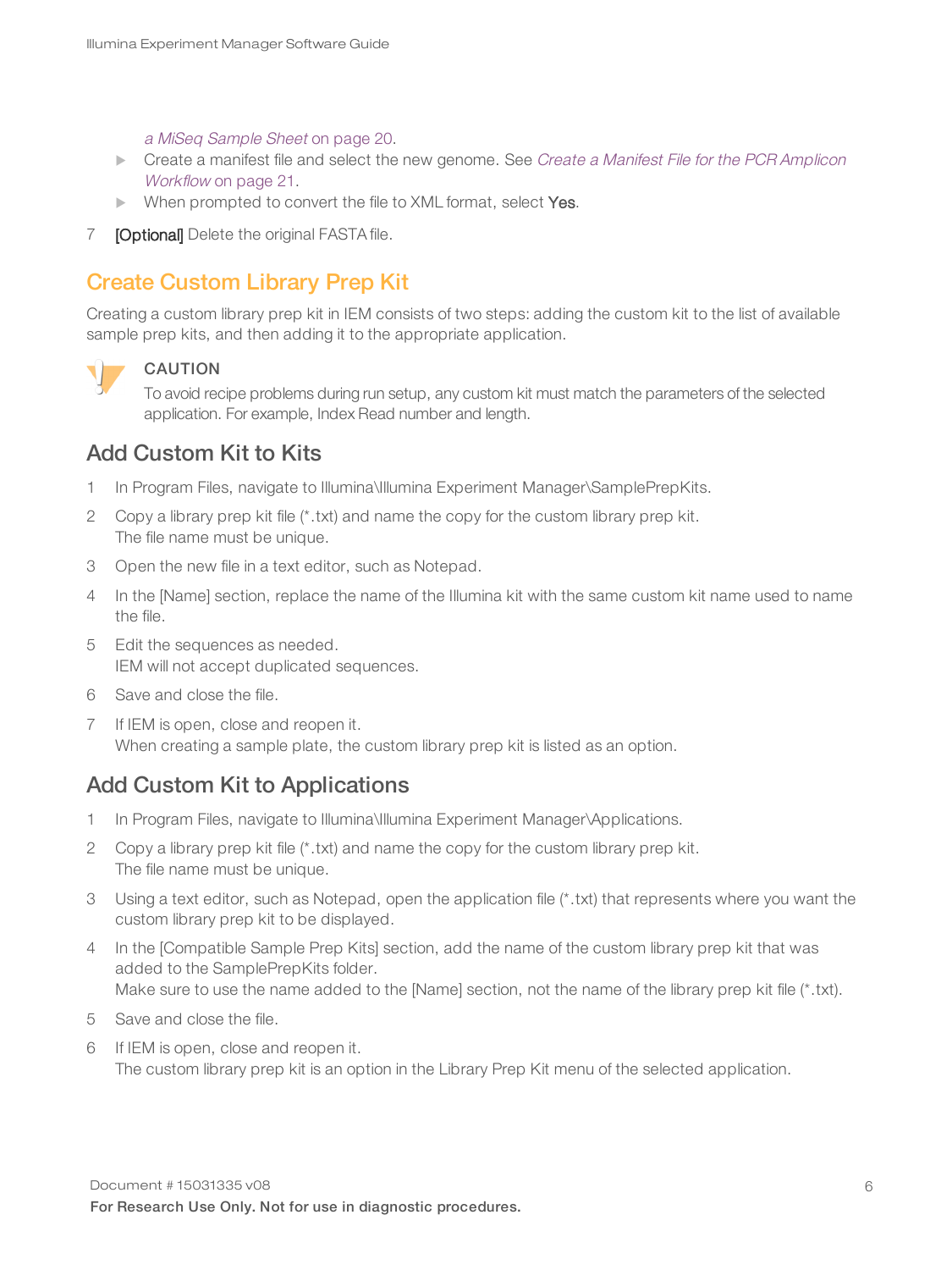## <span id="page-6-0"></span>Create a Sample Plate

The sample plate stores information about the samples in each well of a plate. The information includes the library prep type, plate name, and sample indexes. A sample plate is not required to generate a sample sheet, but is useful for organizing samples.

The procedure to create a sample plate varies by library prep kit and index adapters. The following applications have unique procedures. For all other applications, see Create a [Sample](#page-13-0) Plate on page 14

| Application                                                  | Instructions                                                             |
|--------------------------------------------------------------|--------------------------------------------------------------------------|
| AmpliSeq <sup>™</sup> Library PLUS for Illumina <sup>®</sup> | See Create an AmpliSeg Library PLUS for Illumina Sample Plate on page 7. |
| Nextera™                                                     | See Create a Nextera Sample Plate on page 8.                             |
| <b>TruSeg Amplicon</b>                                       | See Create a TruSeg Amplicon Sample Plate on page 9.                     |
| <b>TruSight Enrichment</b>                                   | See Create a TruSight Enrichment Sample Plate on page 11.                |
| <b>TruSight HLA</b>                                          | See Create a TruSight HLA Sample Plate on page 12.                       |
| TruSight Tumor 15                                            | See Create a TruSight Tumor 15 Sample Plate on page 13.                  |

## <span id="page-6-1"></span>Create an AmpliSeq Library PLUS for Illumina Sample Plate

- 1 From the main screen, select Create Sample Plate.
- 2 Select AmpliSeq Library PLUS for Illumina (96), and then select Next.
- 3 In the Unique Plate Name field, enter a unique name for the sample plate. For Index Reads, 2 is automatically selected.
- 4 Select Next.
- 5 Select the Table or Plate tab, depending on your preferred view.
	- $\triangleright$  The Table tab lists each well of a 96-well plate with the sample ID, name, indexes, project, and description.
	- $\triangleright$  The Plate tab mimics the layout of a 96-well plate, with columns A–H and rows 1–12. Use the Currently Displaying drop-down list to select which type of information is displayed for each sample: sample ID, name, indexes, project, or description.
- 6 **[Optional]** Use the fill and copy features to populate all wells quickly.
	- $\triangleright$  To generate sequential data, enter sequential data in two adjacent wells, and then select those cells and all other cells to populate. Right-click the selected area and select Fill Down or Fill Right.
	- $\triangleright$  To copy data, populate one cell, and then select that cell and all other cells you want to populate with the same value. Right-click the selected area and select **Fill Down** or **Fill Right**.
	- **EXECUTE:** Paste content from an Excel table into the Sample ID column.
- 7 Enter a unique sample ID for each well that contains a sample. The sample ID is used to track a sample from preparation through sequencing and analysis. The sample ID is typically a barcode, but any value is acceptable.
- 8 Select a well in the Index Well field for each well that contains a sample.
- 9 In the Index1 and Index2 fields, select the index adapter being used for each Index Read.
	- To autopopulate the indexes for all index reads for 96 wells, select Apply Default Index Layout. If desired, edit the autopopulated indexes.
	- To make an edited index layout the default index layout, select Save As Default Index Layout.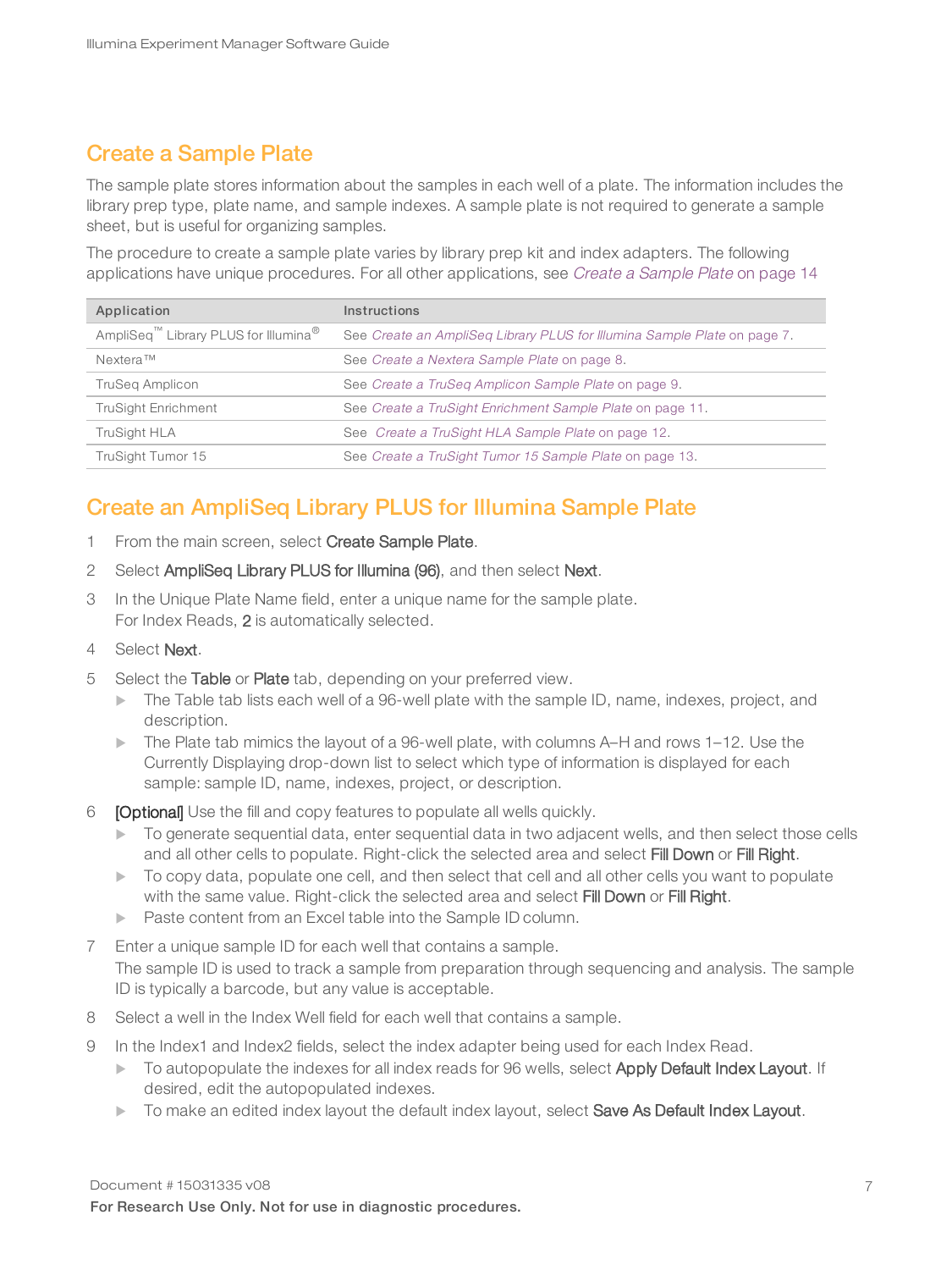To restore the Illumina layout as the default index layout, select Restore Illumina Default Index Layout. Shaded wells contain invalid or missing values.

- 10 **[Optional]** Enter a sample name, project, and description for each well to record more detailed information about the plate.
- 11 **[Optional]** Select the Plate Graphic tab to view the plate with the sample ID and index adapter shown in each well.
	- $\triangleright$  To copy an image of the sample plate, select Copy to Clipboard. The image can be pasted into Paint, PowerPoint, Word, PhotoShop, or other graphics-enabled software.
	- $\triangleright$  To print an image of the sample plate, select Print.
- 12 Select Finish, and then save the sample plate file in the desired location. For the proper file extension for your library prep kit, see Sample Plate File [Extensions](#page-14-0) on page 15.

#### <span id="page-7-0"></span>Create a Nextera Sample Plate

- 1 From the main screen, select Create Sample Plate.
- 2 Select from the following options.
	- **DET-ILMN Nextera DNA UD Indexes (96 Indexes) Set A**
	- $\triangleright$  Nextera DNA CD Indexes (24 Indexes, tubed)
	- **Nextera DNA CD Indexes (96 Indexes, plated)**
	- $\blacktriangleright$  Nextera Exome
	- $\triangleright$  Nextera Index Kit (24 Indexes, 96 Samples)
	- $\triangleright$  Nextera Index Kit (96 Indexes, 384 Samples)
	- **Nextera Mate Pair**
	- $\triangleright$  Nextera XT Index Kit (24 Indexes, 96 Samples)
	- $\triangleright$  Nextera XT Index Kit (96 Indexes, 384 Samples)
	- $\blacktriangleright$  Nextera XT v2 A-D
- 3 Select Next.
- 4 In the Unique Plate Name field, enter a unique name for the sample plate.
- 5 For Index Reads, select the indexing scheme.
	- $\blacktriangleright$  1-Libraries are single-index.
	- $\blacktriangleright$  2-Libraries are dual-index.

The index adapters might limit the selection of index reads.

- 6 Select Next.
- 7 Select the Table or Plate tab, depending on your preferred view.
	- $\triangleright$  The Table tab lists each well of a 96-well plate with the sample ID, name, indexes, project, and description.
	- $\triangleright$  The Plate tab mimics the layout of a 96-well plate, with columns A–H and rows 1–12. Use the Currently Displaying menu to select which type of information is displayed for each sample: sample ID, name, indexes, project, or description.
- 8 **[Optional]** Use the fill and copy features to populate all wells quickly.
	- $\triangleright$  To generate sequential data, enter sequential data in two adjacent wells, and then select those cells and all other cells to populate. Right-click the selected area and select Fill Down or Fill Right.
	- $\triangleright$  To copy data, populate one cell, and then select that cell and all other cells you want to populate with the same value. Right-click the selected area and select **Fill Down** or **Fill Right**.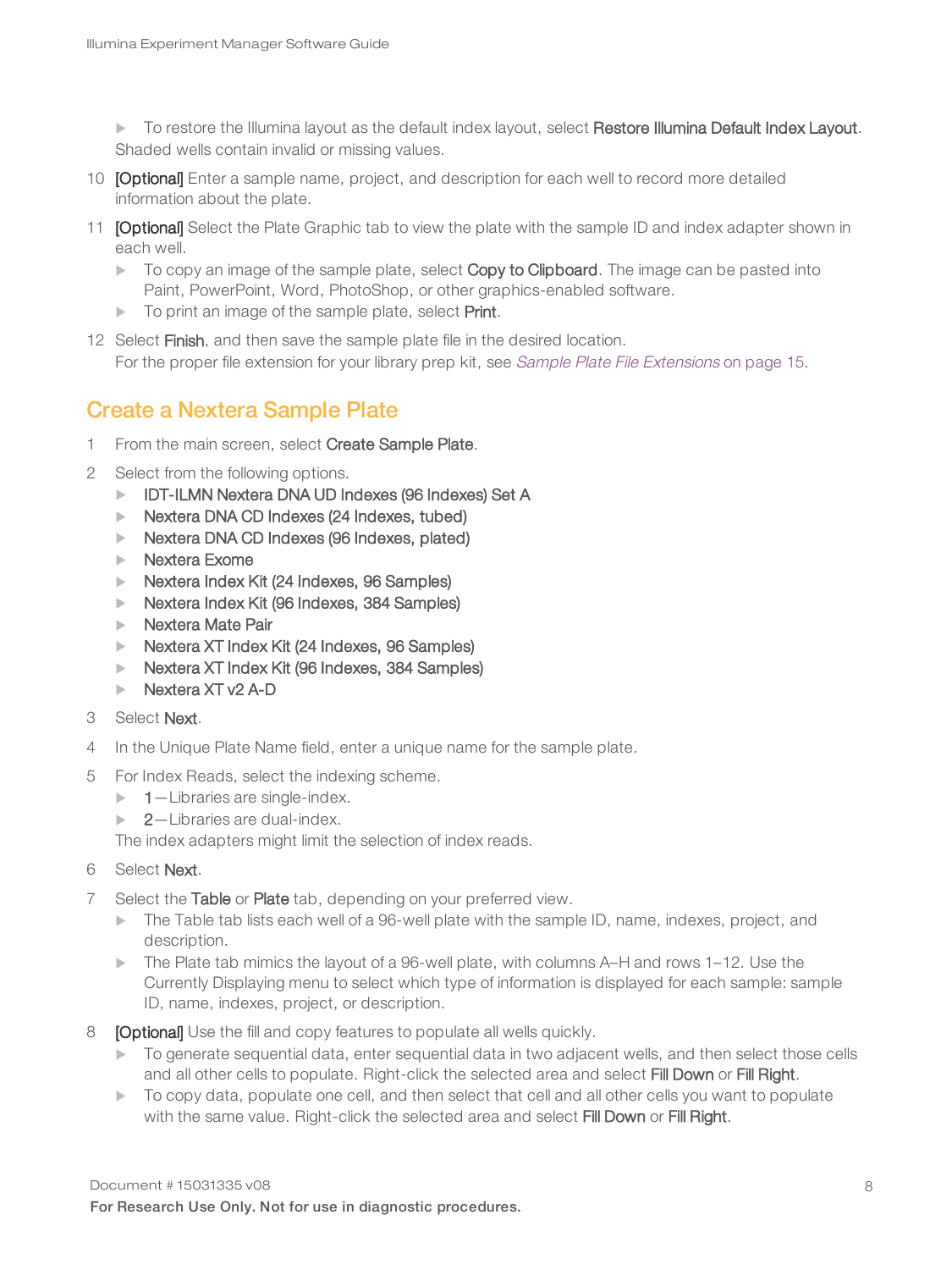- **EXECUTE:** Paste content from an Excel table into the Sample ID column.
- 9 Enter a unique sample ID for each well that contains a sample. The sample ID is used to track a sample from preparation through sequencing and analysis. The sample ID is typically a barcode, but any value is acceptable.
- 10 If appropriate, select a well in the Index Well field for each well that contains a sample.
- 11 In the Index1 and Index2 fields, select the index adapter being used for each Index Read.
	- $\triangleright$  To autopopulate the indexes for all index reads for 96 wells, select Apply Default Index Layout. If desired, edit the autopopulated indexes.
	- To make an edited index layout the default index layout, select **Save As Default Index Layout.**

To restore the Illumina layout as the default index layout, select Restore Illumina Default Index Layout. Shaded wells contain invalid or missing values.

- 12 **[Optional]** Enter a sample name, project, and description for each well to record more detailed information about the plate.
- 13 [Optional] Select the Plate Graphic tab to view the plate with the sample ID and index adapter shown in each well.
	- $\triangleright$  To copy an image of the sample plate, select Copy to Clipboard. The image can be pasted into Paint, PowerPoint, Word, PhotoShop, or other graphics-enabled software.
	- $\triangleright$  To print an image of the sample plate, select Print.
- 14 Select Finish, and then save the sample plate file in the desired location. For the proper file extension for your library prep kit, see Sample Plate File [Extensions](#page-14-0) on page 15.

### <span id="page-8-0"></span>Create a TruSeq Amplicon Sample Plate

- 1 From the main screen, select Create Sample Plate.
- 2 Select from the following options.
	- **TruSeq Amplicon Cancer Panel**
	- **FRUSEQ Custom Amplicon**
	- **TruSeq Custom Amplicon Low Input**
	- $\blacktriangleright$  TruSight Myeloid
- 3 Select Next.
- 4 In the Unique Plate Name field, enter a unique name for the sample plate. For Index Reads, 2 is automatically selected.
- 5 Select Next.
- 6 Select the Table or Plate tab, depending on your preferred view.
	- $\triangleright$  The Table tab lists each well of a 96-well plate with the sample ID, name, indexes, project, and description.
	- $\triangleright$  The Plate tab mimics the layout of a 96-well plate, with columns A–H and rows 1–12. Use the Currently Displaying menu to select which type of information is displayed for each sample: sample ID, name, indexes, project, or description.
- 7 **[Optional]** Use the fill and copy features to populate all wells quickly.
	- $\triangleright$  To generate sequential data, enter sequential data in two adjacent wells, and then select those cells and all other cells to populate. Right-click the selected area and select Fill Down or Fill Right.
	- $\triangleright$  To copy data, populate one cell, and then select that cell and all other cells you want to populate with the same value. Right-click the selected area and select Fill Down or Fill Right.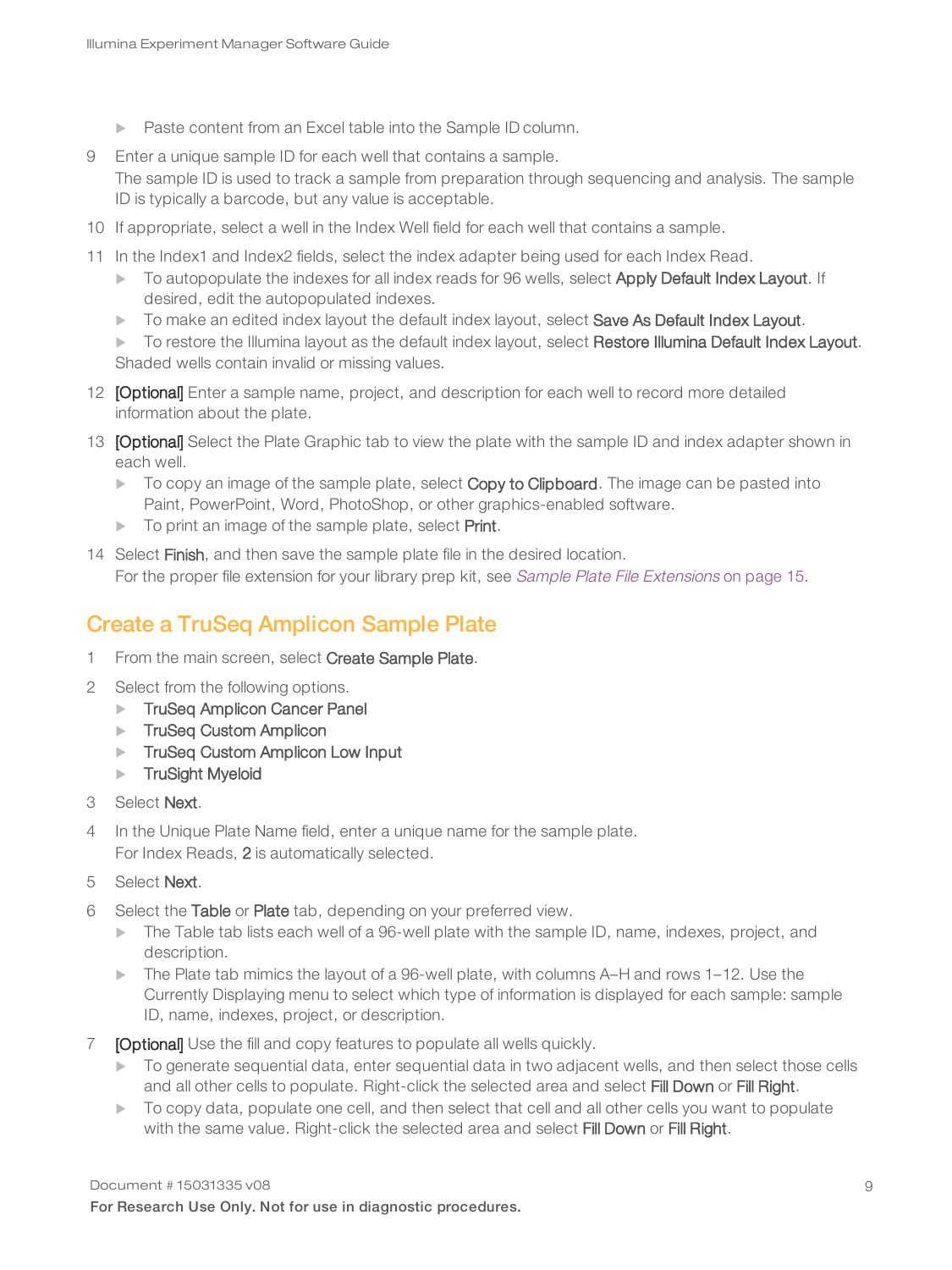- **EXECUTE:** Paste content from an Excel table into the Sample ID column.
- 8 [Standard protocol] For each well that contains a sample, do the following.
	- a Enter a unique sample ID.

The sample ID is used to track a sample from preparation through sequencing and analysis. The sample ID is typically a barcode, but any value is acceptable.

- b In the Index1 and Index2 fields, select the index adapter being used for each Index Read.
	- To autopopulate the indexes for all index reads for 96 wells, select Apply Default Index Layout. If desired, edit the autopopulated indexes.
	- To make an edited index layout the default index layout, select **Save As Default Index Layout.**
	- To restore the Illumina layout as the default index layout, select Restore Illumina Default Index Layout.

#### **NOTE**

Shaded wells contain invalid or missing values.

- c Enter the name of the Illumina manifest file for your assay or control without the .txt extension.
- d [Optional] Enter a sample name, project, and description for each well to record more detailed information about the plate.
- 9 **[Dual strand protocol]** For each well that contains a sample, do the following.
	- a Enter a unique sample ID and the pool (A or B). Each unique DNA sample must have a unique sample ID for pool A and pool B.
		- Enter pool A sample IDs in cells  $A01- A06$ ,  $B01- B06$ ,  $C01- C06$ , and so on, to populate the left side of the plate.
		- ► Enter pool B sample IDs in cells A07-A12, B07-B12, C07-C12, and so on, to create a mirror image on the right side of the plate.
	- b Enter the same sample name for matched pool A and pool B samples.

|                 | Sample ID  | Sample Name  |
|-----------------|------------|--------------|
| Sample 1-Pool A | Sample001A | DNASample001 |
| Sample 1-Pool B | Sample001B | DNASample001 |

- c In the Index1 and Index2 fields, select the index adapter being used for each Index Read. The index pair must be unique for each well.
	- To autopopulate the indexes for all index reads for 96 wells, select Apply Default Index Layout. If desired, edit the autopopulated indexes.
	- To make an edited index layout the default index layout, select Save As Default Index Layout.
	- To restore the Illumina layout as the default index layout, select Restore Illumina Default Index Layout.



Shaded wells contain invalid or missing values.

- d Enter the name of the Illumina manifest file for pool A samples and for pool B samples. Do not include the .txt file extension in the name.
- e **[Optional]** Enter a sample project and description for each well to record more detailed information about the plate.
- 10 **[Optional]** Select the Plate Graphic tab to view the plate with the sample ID and index adapter shown in each well.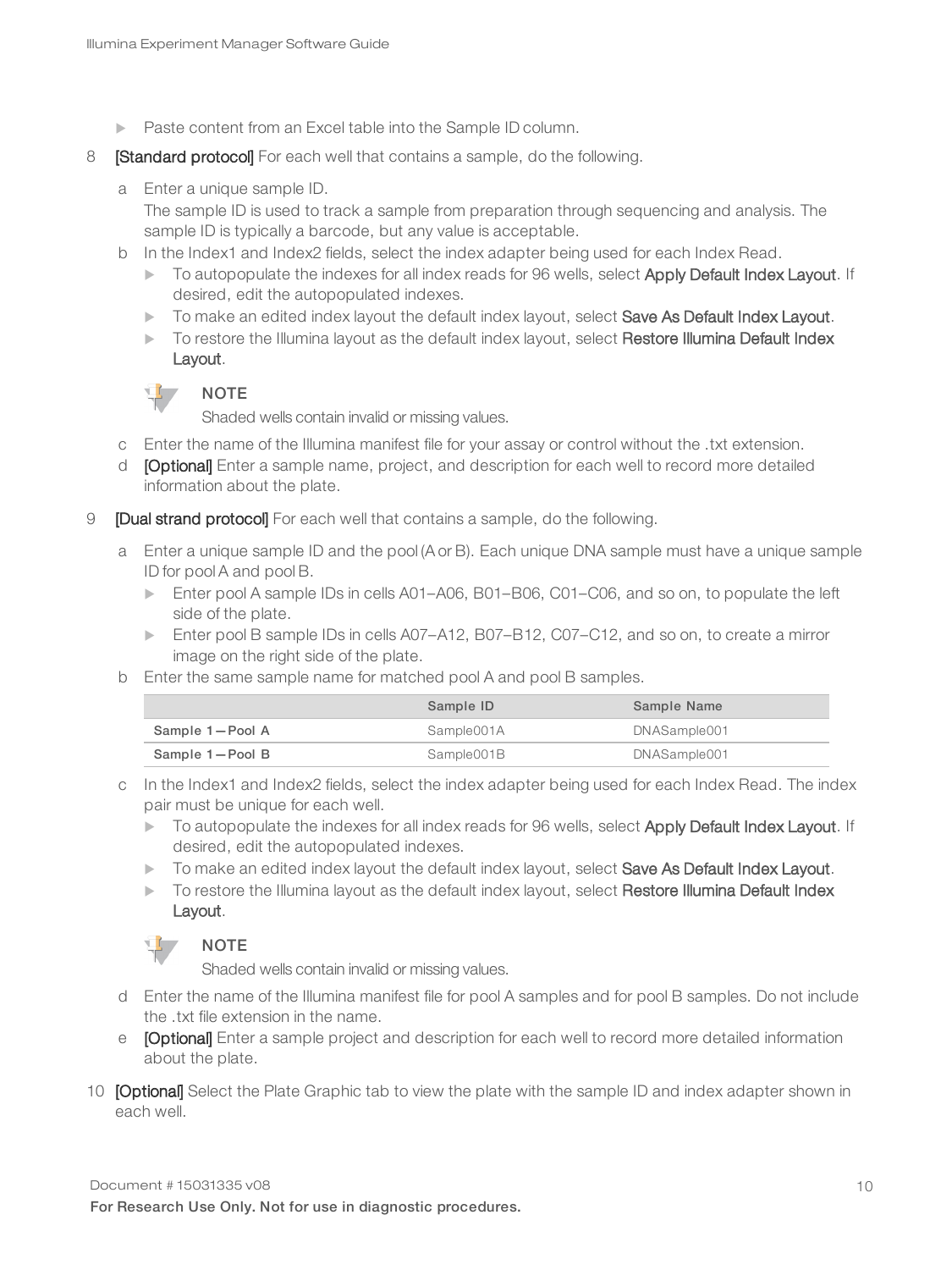- $\triangleright$  [Dual strand protocol] Make sure that pool A samples appear in columns 1–6 and pool B samples appear in columns 7–12.
- $\triangleright$  To copy an image of the sample plate, select Copy to Clipboard. The image can be pasted into Paint, PowerPoint, Word, PhotoShop, or other graphics-enabled software.
- $\blacktriangleright$  To print an image of the sample plate, select Print.
- 11 Select Finish, and then save the sample plate file in the desired location. For the proper file extension for your library prep kit, see Sample Plate File [Extensions](#page-14-0) on page 15.

### <span id="page-10-0"></span>Create a TruSight Enrichment Sample Plate

- 1 From the main screen, select Create Sample Plate.
- 2 Select TruSight Enrichment, and then select Next.
- 3 In the Unique Plate Name field, enter a unique name for the sample plate.
- 4 For Index Reads, select the indexing scheme.
	- $\blacktriangleright$  1 Libraries are single-index.
	- $\blacktriangleright$  2—Libraries are dual-index.
- 5 Select Next.
- 6 Select the Table or Plate tab, depending on your preferred view.
	- $\triangleright$  The Table tab lists each well of a 96-well plate with the sample ID, name, indexes, project, and description.
	- $\triangleright$  The Plate tab mimics the layout of a 96-well plate, with columns A–H and rows 1–12. Use the Currently Displaying menu to select which type of information is displayed for each sample: sample ID, name, indexes, project, or description.
- 7 **[Optional]** Use the fill and copy features to populate all wells quickly.
	- $\blacktriangleright$  To generate sequential data, enter sequential data in two adjacent wells, and then select those cells and all other cells to populate. Right-click the selected area and select Fill Down or Fill Right.
	- $\triangleright$  To copy data, populate one cell, and then select that cell and all other cells you want to populate with the same value. Right-click the selected area and select Fill Down or Fill Right.
	- **EXECUTE:** Paste content from an Excel table into the Sample ID column.
- 8 Enter a unique sample ID for each well that contains a sample. The sample ID is used to track a sample from preparation through sequencing and analysis. The sample ID is typically a barcode, but any value is acceptable.
- 9 In the Index1 and Index2 fields, select the index adapter being used for each Index Read.
	- To autopopulate the indexes for all index reads for 96 wells, select Apply Default Index Layout. If desired, edit the autopopulated indexes.
	- To make an edited index layout the default index layout, select Save As Default Index Layout.
	- To restore the Illumina layout as the default index layout, select Restore Illumina Default Index Layout.

#### $\mathbf{H}$  , **NOTE**

Shaded wells contain invalid or missing values.

- 10 Select the appropriate manifest in the Nextera Manifest field.
- 11 **[Optional]** Enter a sample name, project, and description for each well to record more detailed information about the plate.
- 12 **[Optional]** Select the Plate Graphic tab to view the plate with the sample ID and index adapter shown in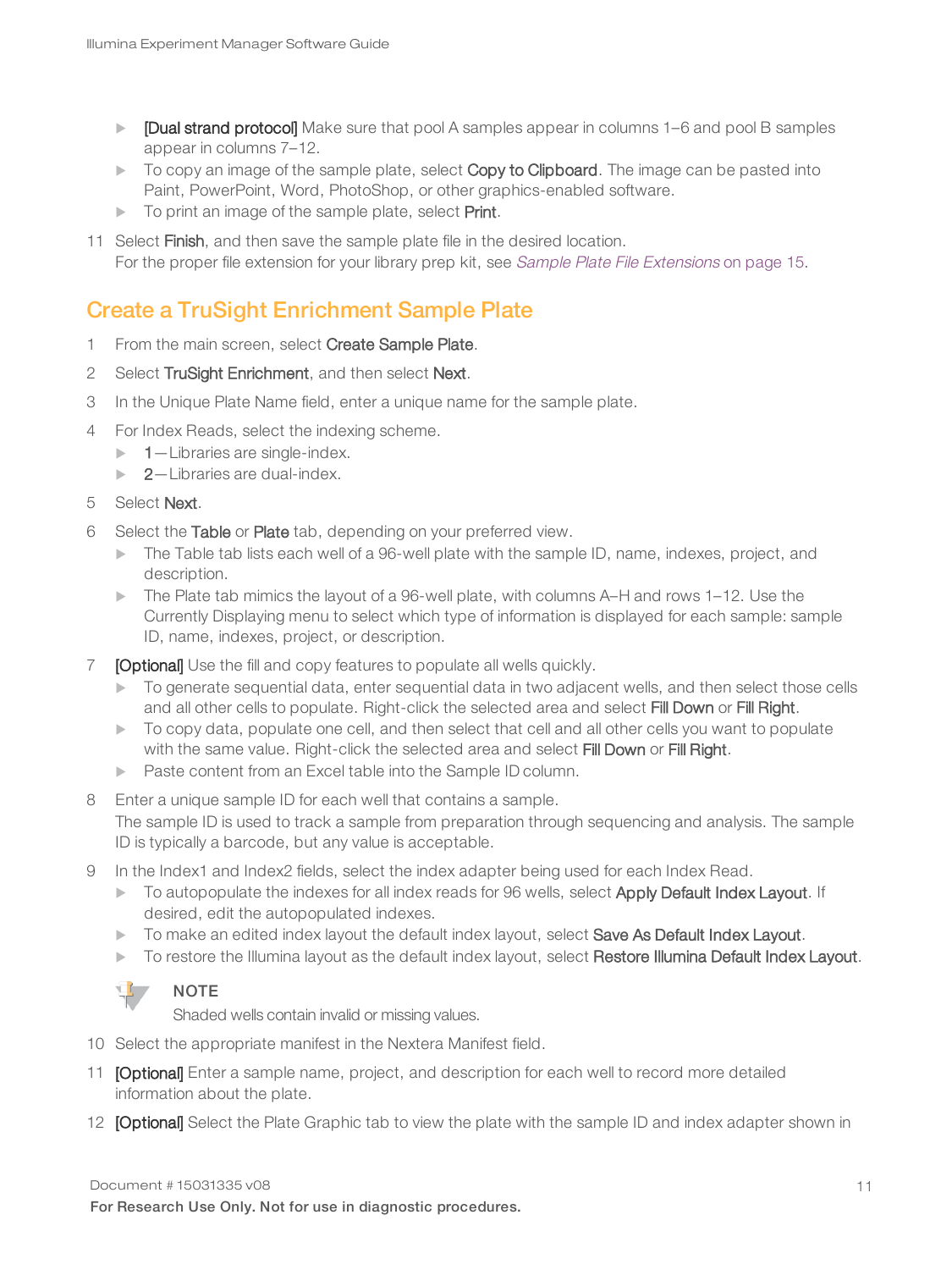each well.

- $\triangleright$  To copy an image of the sample plate, select Copy to Clipboard. The image can be pasted into Paint, PowerPoint, Word, PhotoShop, or other graphics-enabled software.
- $\triangleright$  To print an image of the sample plate, select Print.
- 13 Select Finish, and then save the sample plate file in the desired location. For the proper file extension for your library prep kit, see Sample Plate File [Extensions](#page-14-0) on page 15.

## <span id="page-11-0"></span>Create a TruSight HLA Sample Plate

- 1 From the main screen, select Create Sample Plate.
- 2 Select from the following options.
	- $\triangleright$  Nextera XT Index Kit (24 Indexes, 96 Samples)
	- **Nextera XT Index Kit (96 Indexes, 384 Samples)**
	- $\triangleright$  Nextera XT v2 A-D
- 3 Select Next.
- 4 In the Unique Plate Name field, enter a unique name for the sample plate.
- 5 For Index Reads, select the indexing scheme.
	- $\blacktriangleright$  1 Libraries are single-index.
	- $\blacktriangleright$  2-Libraries are dual-index.

The index adapters might limit the selection of index reads.

- 6 Select Next.
- 7 Select the Table or Plate tab, depending on your preferred view.
	- $\triangleright$  The Table tab lists each well of a 96-well plate with the sample ID, name, indexes, project, and description.
	- $\triangleright$  The Plate tab mimics the layout of a 96-well plate, with columns A–H and rows 1–12. Use the Currently Displaying menu to select which type of information is displayed for each sample: sample ID, name, indexes, project, or description.
- 8 **[Optional]** Use the fill and copy features to populate all wells quickly.
	- $\triangleright$  To generate sequential data, enter sequential data in two adjacent wells, and then select those cells and all other cells to populate. Right-click the selected area and select Fill Down or Fill Right.
	- $\triangleright$  To copy data, populate one cell, and then select that cell and all other cells you want to populate with the same value. Right-click the selected area and select Fill Down or Fill Right.
	- **EXECUTE:** Paste content from an Excel table into the Sample ID column.
- 9 Enter a unique sample ID and identical sample name for each well that contains a sample. The sample name format is DNASource-HLAGeneTarget-DateOfExperiment with a 20-character limit. Use only alphanumeric characters with a dash between each identifier. For example: Sample1-DQB1-022515.
- 10 In the Index1 and Index2 fields, select the index adapter being used for each Index Read.
	- To autopopulate the indexes for all index reads for 96 wells, select Apply Default Index Layout. If desired, edit the autopopulated indexes.
	- To make an edited index layout the default index layout, select Save As Default Index Layout.
	- To restore the Illumina layout as the default index layout, select Restore Illumina Default Index Layout.



**NOTE** 

Shaded wells contain invalid or missing values.

Document # 15031335 v08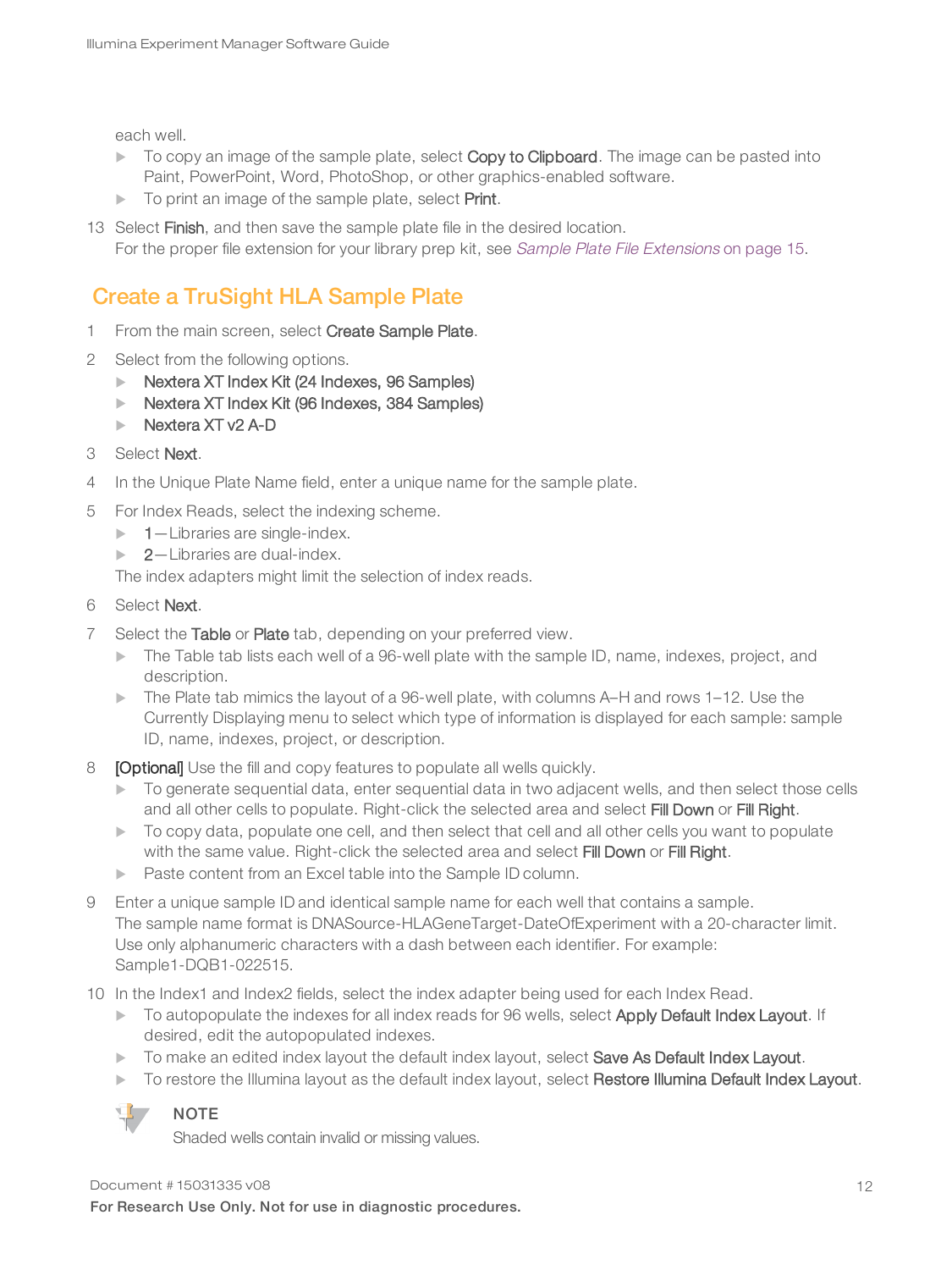- 11 **[Optional]** Enter a sample project and description for each well to record more detailed information about the plate.
- 12 [Optional] Select the Plate Graphic tab to view the plate with the sample ID and index adapter shown in each well.
	- $\triangleright$  To copy an image of the sample plate, select Copy to Clipboard. The image can be pasted into Paint, PowerPoint, Word, PhotoShop, or other graphics-enabled software.
	- $\triangleright$  To print an image of the sample plate, select Print.
- 13 Select Finish, and then save the sample plate file in the desired location. For the proper file extension for your library prep kit, see Sample Plate File [Extensions](#page-14-0) on page 15.

#### <span id="page-12-0"></span>Create a TruSight Tumor 15 Sample Plate

- 1 From the main screen, select Create Sample Plate.
- 2 Select TruSight Tumor 15 genes, and then select Next.
- 3 In the Unique Plate Name field, enter a unique name for the sample plate. For Index Reads, 2 is automatically selected.
- 4 Select Next.
- 5 Select the Table or Plate tab, depending on your preferred view.
	- $\triangleright$  The Table tab lists each well of a 96-well plate with the sample ID, name, indexes, project, and description.
	- $\triangleright$  The Plate tab mimics the layout of a 96-well plate, with columns A–H and rows 1–12. Use the Currently Displaying menu to select which type of information is displayed for each sample: sample ID, name, indexes, project, or description.
- 6 **[Optional]** Use the fill and copy features to populate all wells quickly.
	- $\triangleright$  To generate sequential data, enter sequential data in two adjacent wells, and then select those cells and all other cells to populate. Right-click the selected area and select Fill Down or Fill Right.
	- $\triangleright$  To copy data, populate one cell, and then select that cell and all other cells you want to populate with the same value. Right-click the selected area and select Fill Down or Fill Right.
	- **EXECUTE:** Paste content from an Excel table into the Sample ID column.
- 7 For each well that contains a sample, enter a unique sample ID and the pool (A or B). Each unique DNA sample must have a unique sample ID for pool A and pool B.
- 8 Enter the same sample name for matched pool A and pool B samples.

|                 | Sample ID  | Sample Name  |
|-----------------|------------|--------------|
| Sample 1-Pool A | Sample001A | DNASample001 |
| Sample 1-Pool B | Sample001B | DNASample001 |

- 9 In the Index1 and Index2 fields, select the index adapter being used for each Index Read. The index pair must be unique for each well.
	- To autopopulate the indexes for all index reads for 96 wells, select Apply Default Index Layout. If desired, edit the autopopulated indexes.
	- To make an edited index layout the default index layout, select Save As Default Index Layout.
	- To restore the Illumina layout as the default index layout, select Restore Illumina Default Index Layout. Shaded wells contain invalid or missing values.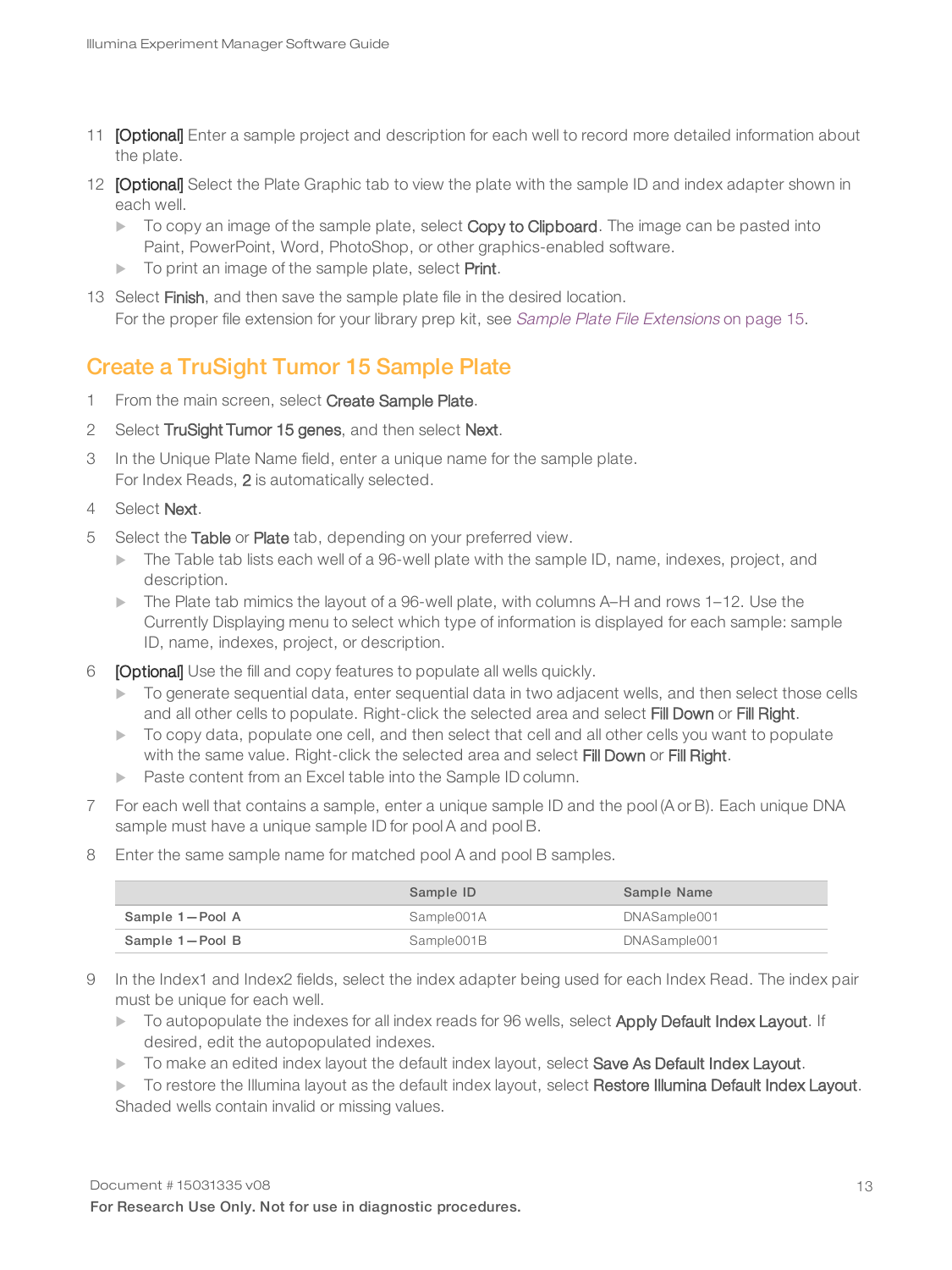- 10 **[Optional]** Enter a sample project and description for each well to record more detailed information about the plate.
- 11 **[Optional]** Select the Plate Graphic tab to view the plate with the sample ID and index adapter shown in each well.
	- $\triangleright$  To copy an image of the sample plate, select Copy to Clipboard. The image can be pasted into Paint, PowerPoint, Word, PhotoShop, or other graphics-enabled software.
	- $\triangleright$  To print an image of the sample plate, select Print.
- 12 Select Finish, and then save the sample plate file in the desired location. For the proper file extension for your library prep kit, see Sample Plate File [Extensions](#page-14-0) on page 15.

#### <span id="page-13-0"></span>Create a Sample Plate

- 1 From the main screen, choose whether to create or edit a sample plate.
	- $\triangleright$  To create a sample plate, select Create Sample Plate, and then select the appropriate library kit and select Next.
	- $\blacktriangleright$  To edit a sample plate, select Edit Sample Plate, and then navigate to the appropriate sample plate.
- 2 In the Unique Plate Name field, enter a unique name for the sample plate.
- 3 For Index Reads, select the indexing scheme.
	- $\blacktriangleright$  1 Libraries are single-index.
	- $\blacktriangleright$  2-Libraries are dual-index.

The index adapters might limit the selection of index reads.

- 4 Select Next.
- 5 Select the Table or Plate tab, depending on your preferred view.
	- $\triangleright$  The Table tab lists each well of a 96-well plate with the sample ID, name, indexes, project, and description.
	- $\triangleright$  The Plate tab mimics the layout of a 96-well plate, with columns A–H and rows 1–12. Use the Currently Displaying menu to select which type of information is displayed for each sample: sample ID, name, indexes, project, or description.
- 6 **[Optional]** Use the fill and copy features to populate all wells quickly:
	- $\triangleright$  To generate sequential data, enter sequential data in two adjacent wells, and then select those cells and all other cells to populate. Right-click the selected area and select Fill Down or Fill Right.
	- $\triangleright$  To copy data, populate one cell, and then select that cell and all other cells you want to populate with the same value. Right-click the selected area and select Fill Down.
	- **EXECUTE:** Paste content from an Excel table into the Sample ID column.
- 7 Enter a unique sample ID for each well that contains a sample. The sample ID is used to track a sample from preparation through sequencing and analysis. The sample ID is typically a barcode, but any value is acceptable.
- 8 Enter the index adapter being used for each Index Read. Use combinations that result in at least one A or C base (red) and at least one G or T base (green) per cycle.
	- To autopopulate the indexes for all index reads for 96 wells, select Apply Default Index Layout. If desired, edit the autopopulated indexes.
	- To make an edited index layout the default index layout, select **Save As Default Index Layout.**
	- To restore the Illumina layout as the default index layout, select Restore Illumina Default Index Layout. Shaded wells contain invalid or missing values.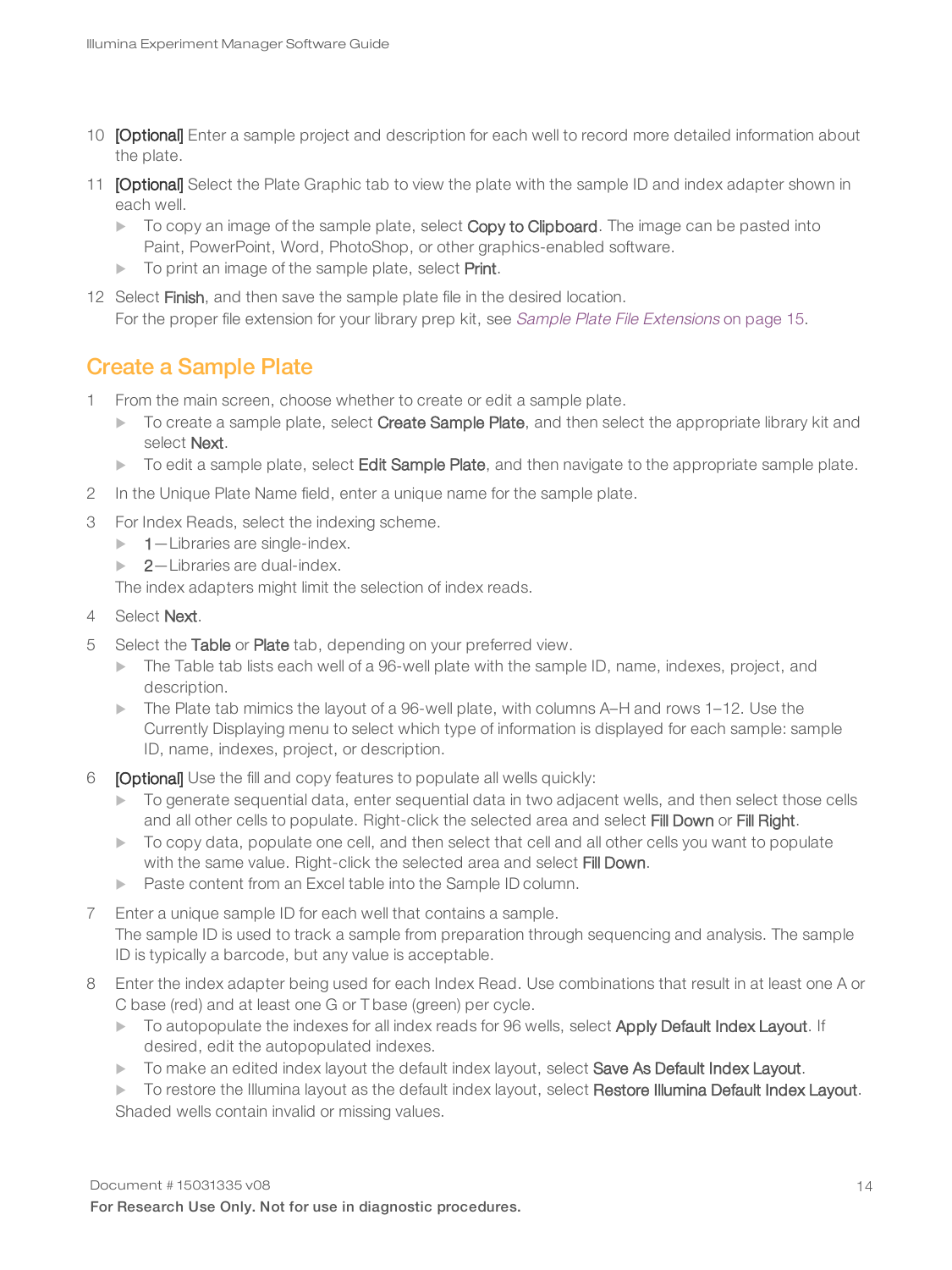- 9 **[Optional]** Enter a sample name, project, and description for each well to record more detailed information about the plate.
- 10 [Optional] Select the Plate Graphic tab to view the plate with the sample ID and index adapter shown in each well.
	- $\blacktriangleright$  To copy an image of the sample plate, select Copy to Clipboard. The image can be pasted into Paint, PowerPoint, Word, Photoshop, or other graphics-enabled software.
	- $\triangleright$  To print an image of the sample plate, select Print.
- 11 Select Finish, and then save the sample plate file in the desired location. Make sure that the file extension is .plt or the software will not recognize the sample plate.

#### <span id="page-14-0"></span>Sample Plate File Extensions

The sample plate file must contain the following file extensions, based on the index adapter kit used.

| System                                             | <b>File Extension</b> |
|----------------------------------------------------|-----------------------|
| AmpliSeg Library PLUS for Illumina                 | *.aseq.28.plt         |
| IDT-ILMN TruSeg DNA UD Indexes (24 Indexes)        | *.trudud24.28.plt     |
| IDT-ILMN TruSeg DNA UD Indexes (96 Indexes)        | *.trudud96.28.plt     |
| IDT-ILMN TruSeg RNA UD Indexes (24 Indexes)        | *.trurud24.28.plt     |
| IDT-ILMN TruSeq RNA UD Indexes (96 Indexes)        | *.trurud96.28.plt     |
| IDT-ILMN Nextera DNA UD Indexes (96 Indexes) Set A | *.nexdud.210.plt      |
| Nextera DNA CD Indexes (24 Indexes, tubed)         | $*$ .nex24.28.plt     |
| Nextera DNA CD Indexes (96 Indexes, plated)        | *.nex96.28.plt        |
| Nextera DNA Single Indexes (24 Indexes, plated)    | *.nexsingle.18.plt    |
| Nextera Exome                                      | *.nexex.28.plt        |
| Nextera Index Kit (24 Indexes, 96 Samples)         | *.nexfc36.28.plt      |
| Nextera Index Kit (96 Indexes, 384 Samples)        | $*$ .nexfc.96.28.plt  |
| Nextera Mate Pair                                  | *.nexmp.16.plt        |
| Nextera Rapid Capture Custom Enrichment            | *.nexenr.28.plt       |
| Nextera XT Index Kit (24 Indexes, 96 Samples)      | $*$ .nexxt24.28.plt   |
| Nextera XT Index Kit (96 Indexes, 384 Samples)     | *.nexfc96.28.plt      |
| Nextera XT v2 Index Kit A                          | *.nexxtv2a.28.plt     |
| Nextera XT v2 Index Kit B                          | *.nexxtv2b.28.plt     |
| Nextera XT v2 Index Kit C                          | *.nexxtv2c.28.plt     |
| Nextera XT v2 Index Kit D                          | *.nexxtv2d.28.plt     |
| ScriptSeq <sup>™</sup> Complete                    | $*$ .ssc.16.plt       |
| ScriptSeg v2                                       | $*$ .ss2.16.plt       |
| SureCell™ WTA 3'                                   | *.sqlc.18.plt         |
| <b>TruSeg Amplicon Cancer Panel</b>                | *.ampc.28.plt         |
| <b>TruSeg Bovine</b>                               | *.bov.28.plt          |
| <b>TruSeg Custom Amplicon</b>                      | *.amp.28.plt          |
| TruSeq Custom Amplicon Low Input                   | *.amplow.28.plt       |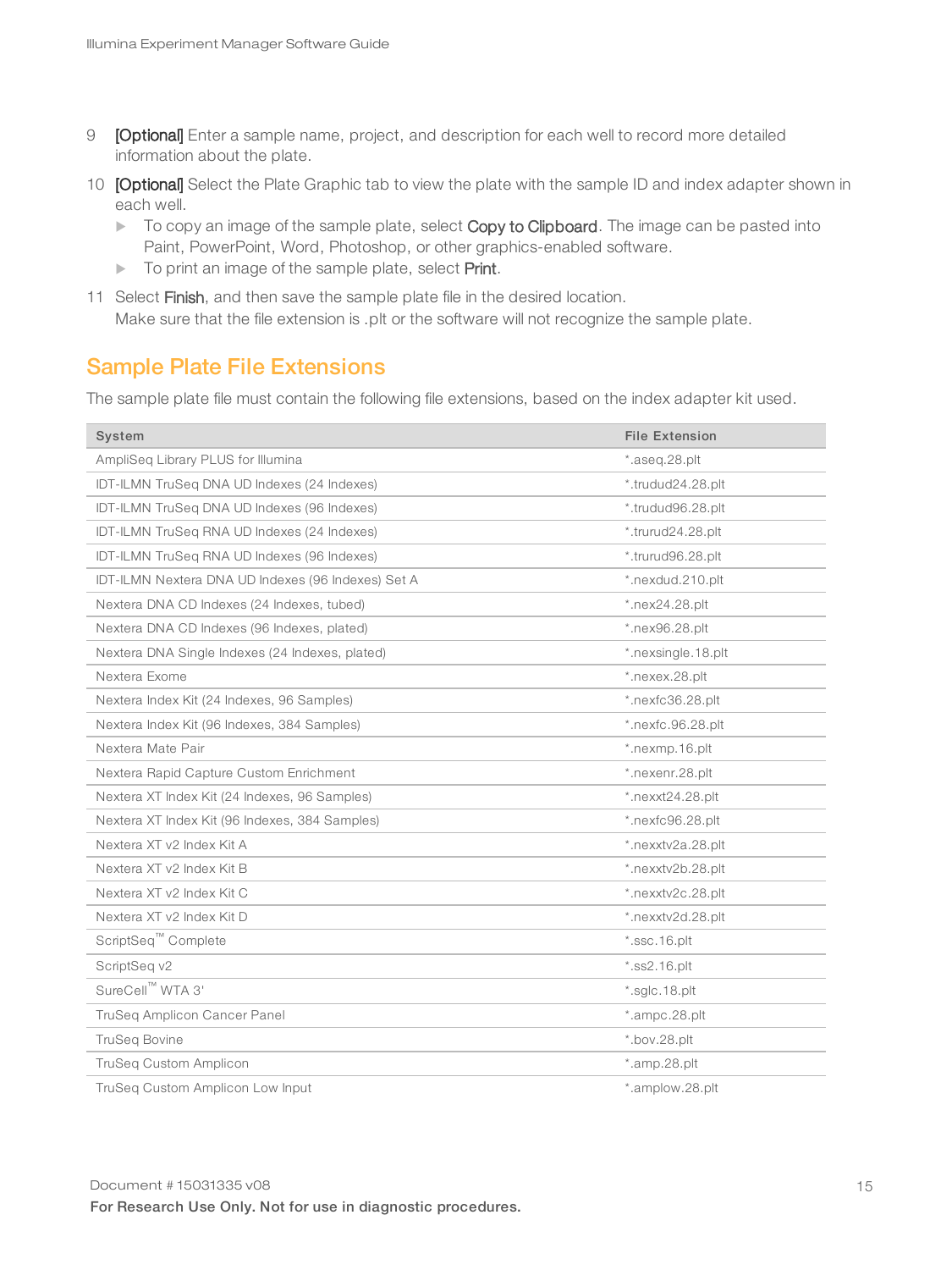| System                                | <b>File Extension</b>        |
|---------------------------------------|------------------------------|
| TruSeg DNA CD Indexes (96 Indexes)    | *.trudcd.28.plt              |
| TruSeg DNA Methylation                | *.trumeth.16.plt             |
| TruSeg DNA Single Indexes Set A       | *.trudsinglea.16.plt         |
| TruSeg DNA Single Indexes Set B       | *.trudsingleb.16.plt         |
| TruSeg Exome (8rxn x 12 plex)         | *.truht.28.plt               |
| TruSeq Exome (8rxn x 3,6,9 plex)      | $*$ .tru.16.plt              |
| TruSeg Methyl Capture EPIC            | *.trumce.16.plt              |
| <b>TruSeg Rapid Exome</b>             | *.nexenr.28.plt              |
| <b>TruSeg Ribo Profile</b>            | *.ribo.16.plt                |
| TruSeq RNA CD Indexes (96 Indexes)    | *.trurcd.28.plt              |
| TruSeq RNA Single Indexes Set A       | *.trursinglea.16.plt         |
| TruSeg RNA Single Indexes Set B       | *.trusingleb.16.plt          |
| <b>TruSeq Small RNA</b>               | $*.\text{sra}.16.\text{plt}$ |
| TruSeg Synthetic Long-Read DNA        | *.trulr.18.plt               |
| <b>TruSeg Targeted RNA Expression</b> | *.ttran.26.plt               |
| <b>TruSight Enrichment</b>            | *.truenr.28.plt              |
| <b>TruSight Myeloid</b>               | *.myeloid.28.plt             |
| TruSight Tumor 15 genes               | $*$ .tst15.26.plt            |
| TruSight Tumor 26 genes               | $*$ .tst26.28.plt            |

# <span id="page-15-0"></span>Create a Sample Sheet

IEM can create a sample sheet to set up analysis of sequencing data from a run on the following sequencing systems.

- ▶ NovaSeq™ 6000
- ▶ NextSeq™ 550
- **NextSeq 500**
- $\blacktriangleright$  MiSeq
- ► HiSeq<sup>™</sup> (all models except HiSeq  $X^{\circledast}$ ).

The sample sheet workflows in IEM vary by sequencing system.

| System             | Sample Sheet Instructions                        |  |
|--------------------|--------------------------------------------------|--|
| NovaSeg            | See NovaSeg Sample Sheets on page 16.            |  |
| NextSeg or MiniSeg | See NextSeq or MiniSeq Sample Sheets on page 18. |  |
| MiSeg              | See MiSeg Sample Sheets on page 19.              |  |
| HiSeg              | See HiSeg Sample Sheets on page 25.              |  |

#### <span id="page-15-1"></span>NovaSeq Sample Sheets

Use the following instructions to create a sample sheet for analyzing data from a NovaSeq 6000 sequencing run.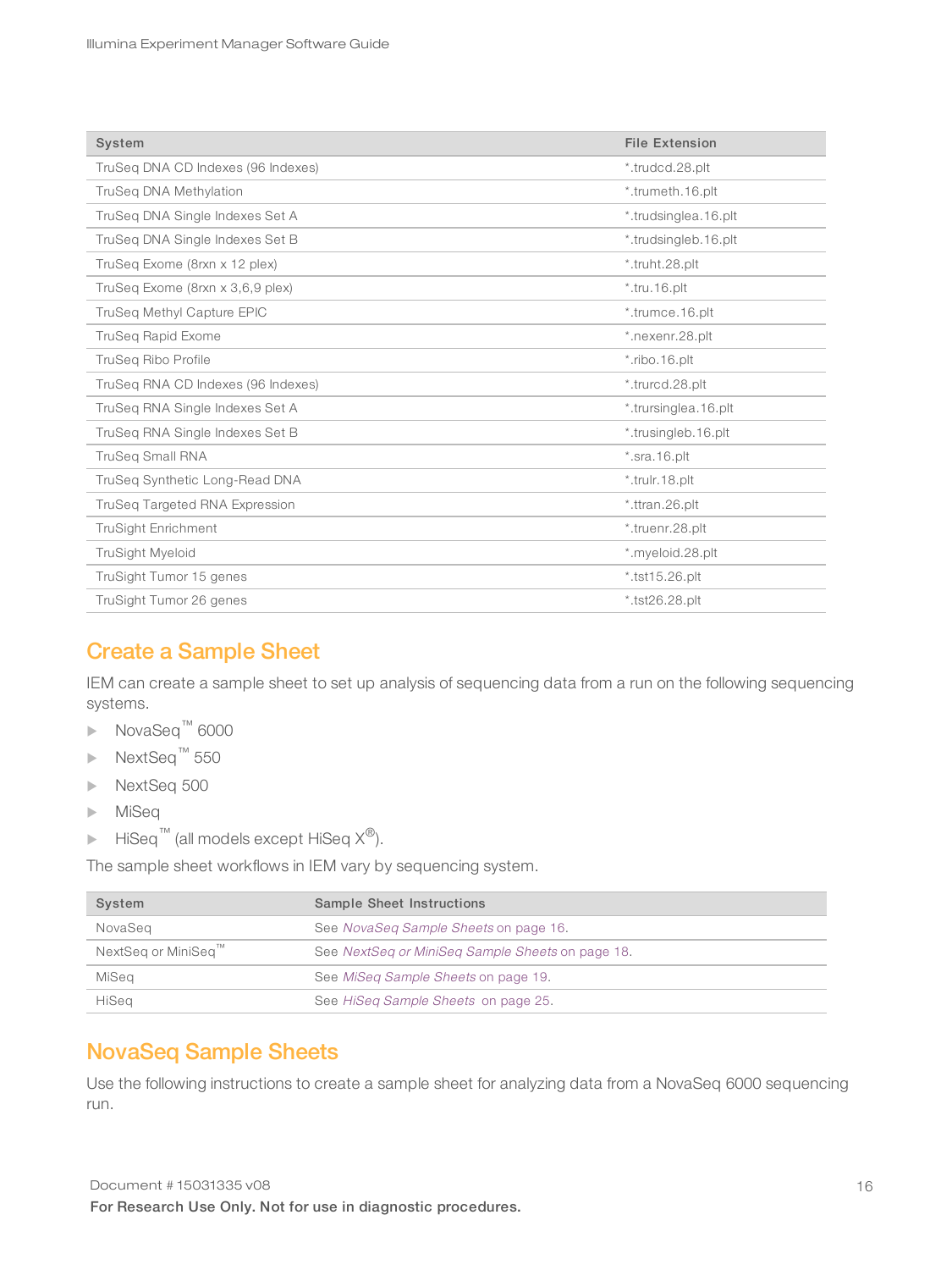## Create a NovaSeq Sample Sheet

- 1 From the main screen, choose whether to create or edit a sample sheet.
	- To create a sample sheet, select Create Sample Sheet.
	- $\triangleright$  To edit a sample sheet, select Edit Sample Sheet, navigate to the appropriate sample sheet, and proceed to step [4](#page-16-0).
- 2 Select NovaSeq, and then select Next.
- 3 Select Next.

<span id="page-16-0"></span>NovaSeq FASTQ Only is the only supported application for NovaSeq.

- 4 In the Reagent Kit Barcode field, enter the reagent kit ID from the label on the reagent kit box.
- 5 Select the appropriate Library Prep Workflow.
- 6 Select the appropriate Index Adapters.
- 7 For Index Reads, select the same indexing scheme that was selected during sample plate creation.
	- $\triangleright$  0-Libraries are not indexed.
	- $\blacktriangleright$  1-Libraries are single-index.
	- $\blacktriangleright$  2-Libraries are dual-index.
- 8 **[Optional]** Enter the Experiment Name, Investigator Name, Description, and Date.
- 9 Select the Read Type.
	- **Paired End**—The sequencing run includes Read 1 and Read 2.
	- Single Read The sequencing run includes Read 1 only.
- 10 In the Cycles Read fields, enter one more than the number of cycles. For example, for a 150-cycle read, enter 151. For a paired-end run, enter the same number in Cycles Read 1 and Cycles Read 2.
- 11 **[Optional]** Select the NovaSeq Xp workflow checkbox. Use the NovaSeq Xp directed flow cell loading option to specify which lane the samples are in (1–4).
- 12 [Optional] Select the Use Adapter Trimming checkbox.

The software trims the adapter sequence, which improves the accuracy and speed of analysis. This setting is recommended for Nextera and Nextera XT libraries. The default adapter sequence is the adapter present in all Nextera libraries. If a different adapter sequence is used, edit the sequence that is displayed in the final sample sheet.

- 13 **[Optional]** Select the Use Adapter Trimming 2 checkbox. Set the AdapterRead2 setting in the sample sheet to trim a different adapter sequence in Read 2.
- <span id="page-16-1"></span>14 Select Next to continue to Select Samples for a [NovaSeq](#page-16-1) Sample Sheet on page 17.

#### Select Samples for a NovaSeq Sample Sheet

- 1 Select samples by creating a sample plate, or using an existing plate.
	- ▶ To create a sample plate, select New Plate. See Create a [Sample](#page-6-0) Plate on page 7.
	- $\triangleright$  To use an existing plate, select **Select Plate**, and then navigate to the appropriate sample plate.
- 2 Choose wells to include in the sequencing run.
	- To include all wells, select Select All.
	- $\triangleright$  To specify which wells to include, select only the applicable wells.
- 3 If you selected NovaSeq Xp workflow, select the lane you want to insert samples into.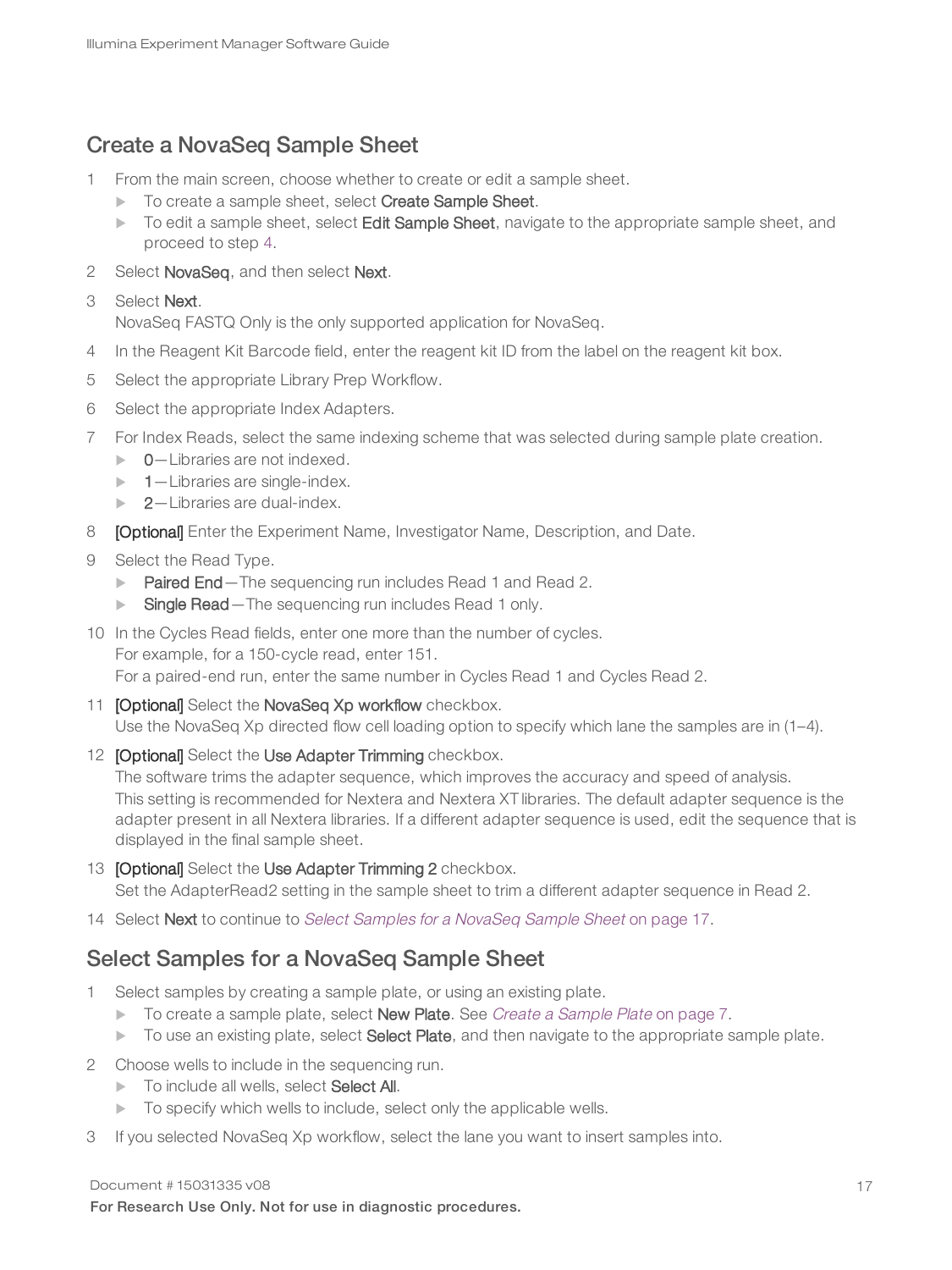By default, samples are added to lane 1. Use the radio button to select 1–4, or All to specify the lanes displayed.

4 Select Add Selected Samples.

Select the Maximize checkbox to hide the sample plate panel and view the sample sheet in full screen.

- 5 [Optional] Select Add Blank Row to add rows and manually enter sample information.
- 6 [Optional] To remove rows, select at least one field, and then select Remove Selected Rows.
- 7 For each sample, enter a sample name, reference, project, and description, if applicable.
- 8 Select Finish, and then save the sample sheet file (\*.csv) in the desired location.
- 9 Select Yes to review the sample sheet in Excel, or No to exit the sample sheet wizard.

## Applications and Kits

A NovaSeq sample sheet must specify the following analysis application. The associated analysis workflow is written to the sample sheet.

| Application        | Analysis Workflow | Application Description                                       |
|--------------------|-------------------|---------------------------------------------------------------|
| NovaSeg FASTQ Only | GenerateFASTQ     | Generates demultiplexed FASTQ files from any type of library. |

<span id="page-17-0"></span>For compatible library prep kits, see the Illumina Experiment Manager support page on the Illumina website.

## NextSeq or MiniSeq Sample Sheets

Use the following instructions to create a sample sheet for analyzing data from a NextSeq FASTQ Only sequencing run. Use the sample sheet when operating in standalone mode with the bcl2fastq2 software package.

#### Create a NextSeq or MiniSeq Sample Sheet

- 1 From the main screen, choose whether to create or edit a sample sheet.
	- To create a sample sheet, select Create Sample Sheet.
	- $\triangleright$  To edit a sample sheet, select Edit Sample Sheet, navigate to the appropriate sample sheet, and proceed to step 4.
- 2 Select NextSeq/MiniSeq, and then select Next.
- 3 Select Next.

NextSeq FASTQ Only is the only supported application for NextSeq/MiniSeq.

- 4 In the Reagent Kit Barcode field, enter the reagent kit ID from the label of box 1 or box 2 of the SBS kit. If you do not have a reagent kit ID, enter a unique name instead.
- 5 Select the appropriate Library Prep Workflow.
- 6 Select the appropriate Index Adapters.
- 7 For Index Reads, select the same indexing scheme that was selected during sample plate creation.
	- $\triangleright$  0-Libraries are not indexed.
	- $\blacktriangleright$  1-Libraries are single-index.
	- $\blacktriangleright$  2-Libraries are dual-index.
- 8 **[Optional]** Enter the Experiment Name, Investigator Name, Description, and Date fields.
- 9 Select the Read Type.

#### Document # 15031335 v08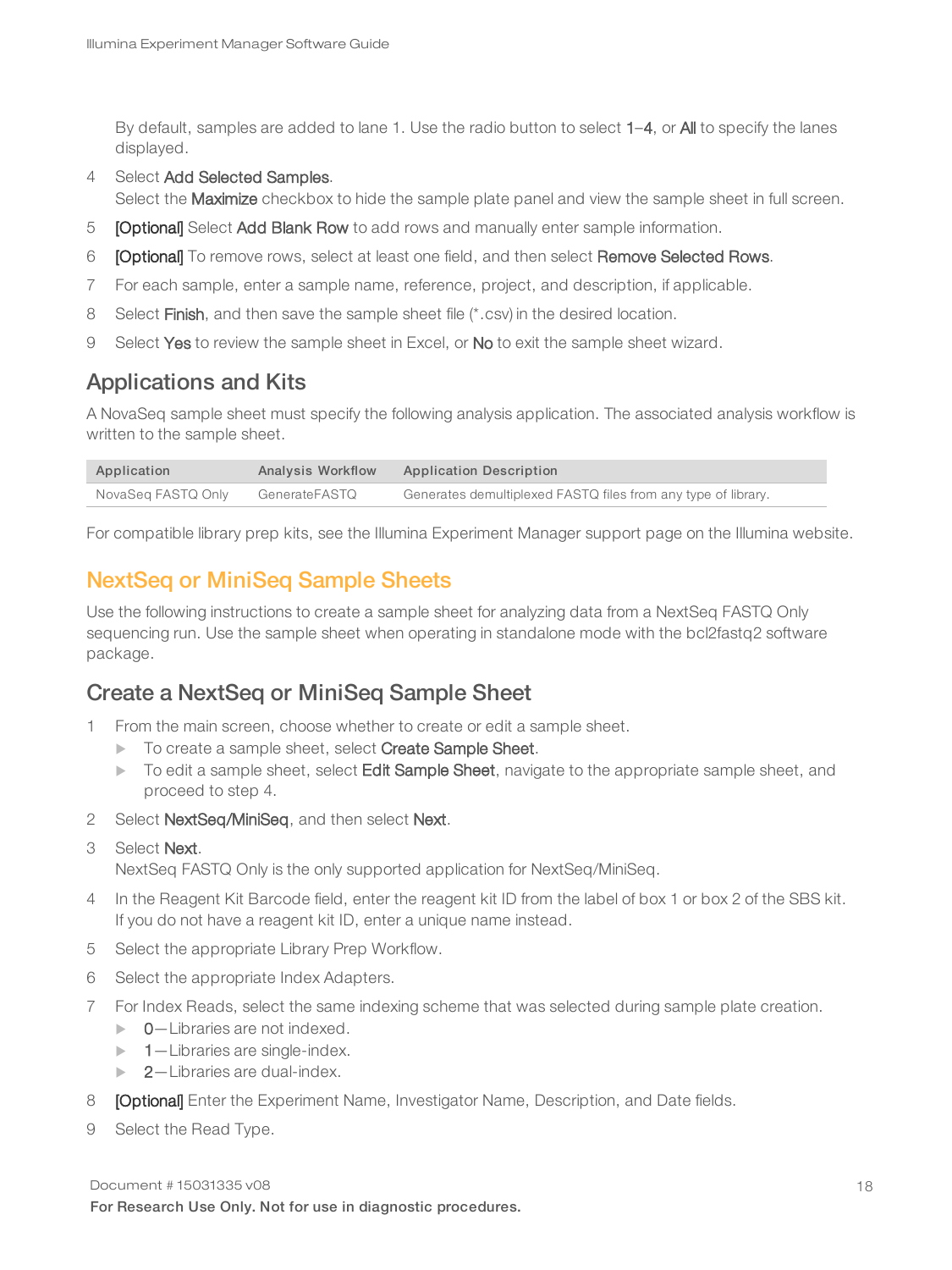- ▶ Paired End The sequencing run includes Read 1 and Read 2.
- Single Read The sequencing run includes Read 1 only.
- 10 In the Cycles Read fields, enter one more than the number of cycles. For example, for a 150-cycle read, enter 151.

For a paired-end run, enter the same number in Cycles Read 1 and Cycles Read 2.

11 **[Optional]** Select the Use Adapter Trimming checkbox.

The software trims the adapter sequence, which improves the accuracy and speed of analysis. This setting is recommended for Nextera and Nextera XT libraries. The default adapter sequence is the adapter present in all Nextera libraries. If a different adapter sequence is used, edit the sequence that is displayed in the final sample sheet.

- 12 [Optional] Select the Use Adapter Trimming 2 checkbox. Set the AdapterRead2 setting in the sample sheet to trim a different adapter sequence in Read 2.
- <span id="page-18-1"></span>13 Select Next to continue to Select [Samples](#page-18-1) for a NextSeq or MiniSeq Sample Sheet on page 19.

#### Select Samples for a NextSeq or MiniSeq Sample Sheet

- 1 Select samples by creating a sample plate, or using an existing plate.
	- $\triangleright$  To create a sample plate, select **New Plate**. See *Create a [Sample](#page-6-0) Plate* on page 7.
	- To use an existing plate, select Select Plate, and then navigate to the appropriate sample plate.
- 2 Choose wells to include in the sequencing run.
	- $\triangleright$  To include all wells, select **Select All.**
	- $\triangleright$  To specify which wells to include, select only the applicable wells.
- 3 Select Add Selected Samples.



**NOTE** 

Select the Maximize checkbox to hide the sample plate panel and view the sample sheet in full screen.

- 4 **[Optional]** Select Add Blank Row to add rows and manually enter sample information.
- 5 [Optional] To remove rows, select at least one field, and then select Remove Selected Rows.
- 6 For each sample, enter a sample name, reference, project, and description, if applicable.
- 7 Select Finish, and then save the sample sheet file (\*.csv) in the desired location.
- 8 Select Yes to review the sample sheet in Excel, or No to exit the sample sheet wizard.

#### Applications and Kits

A NextSeq sample sheet must specify the following analysis application. The associated analysis workflow is written to the sample sheet.

| Application        | Analysis Workflow | Application Description                                       |
|--------------------|-------------------|---------------------------------------------------------------|
| NextSea FASTQ Only | GenerateFASTQ     | Generates demultiplexed FASTQ files from any type of library. |

<span id="page-18-0"></span>For compatible library prep kits, see the Illumina Experiment Manager support page on the Illumina website.

#### MiSeq Sample Sheets

Use the following instructions to create a sample sheet for analyzing data from a MiSeq sequencing run.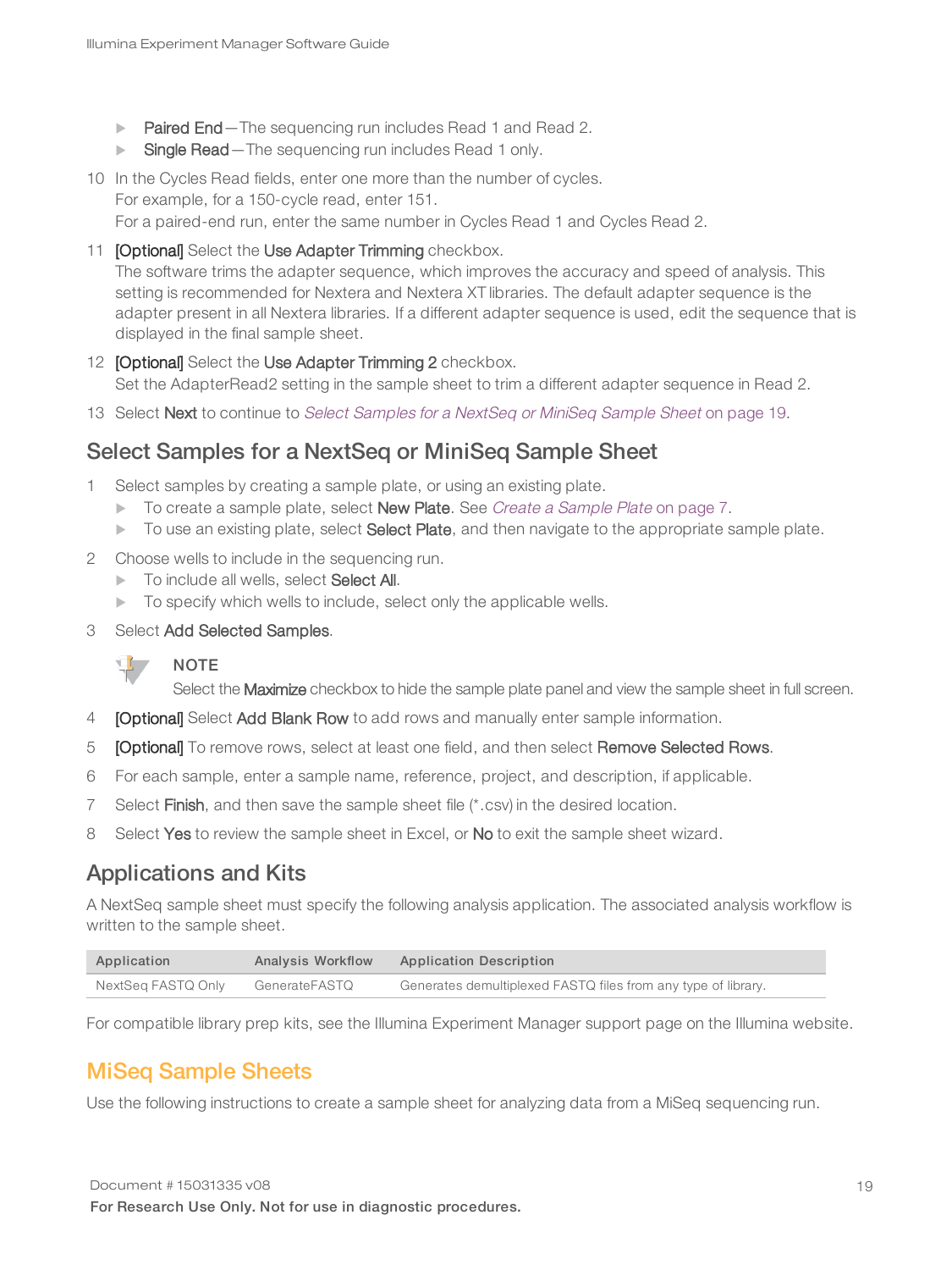### <span id="page-19-0"></span>Create a MiSeq Sample Sheet

- 1 From the main screen, choose whether to create or edit a sample sheet.
	- To create a sample sheet, select Create Sample Sheet.
	- $\triangleright$  To edit a sample sheet, select Edit Sample Sheet, navigate to the appropriate sample sheet, and proceed to step 4.
- 2 Select MiSeq, and then select Next.
- 3 Select the appropriate application, and then select **Next**.
- 4 In the Reagent Kit Barcode field, enter the reagent kit ID from the label of box 1 or box 2 of the SBS kit.
- 5 Select the appropriate Library Prep Workflow.
- 6 Select the appropriate Index Adapter.
- 7 For Index Reads, select the same indexing scheme that was selected during sample plate creation.
	- $\triangleright$  0-Libraries are not indexed.
	- $\blacktriangleright$  1-Libraries are single-index.
	- $\blacktriangleright$  2-Libraries are dual-index.
- 8 Enter an Experiment Name for the run.
- 9 **[Optional]** Enter the Investigator Name, Description, and Date.
- 10 Select the Read Type.
	- **Paired End**—The sequencing run includes Read 1 and Read 2.
	- Single Read The sequencing run includes Read 1 only.
- 11 In the Cycles Read fields, enter one more than the number of cycles. For example, for a 150-cycle read, enter 151. For a paired-end run, enter the same number in Cycles Read 1 and Cycles Read 2.
- 12 See MiSeq [Workflow-Specific](#page-21-0) Settings on page 22 for information on workflow-specific settings. Make the appropriate selections.
- <span id="page-19-1"></span>13 Select Next to continue to Select [Samples](#page-19-1) for a MiSeq Sample Sheet on page 20.

#### Select Samples for a MiSeq Sample Sheet

- 1 Select samples by creating a sample plate, or using an existing plate.
	- ▶ To create a sample plate, select New Plate. See Create a [Sample](#page-6-0) Plate on page 7.
	- To use an existing plate, select Select Plate, and then navigate to the appropriate sample plate.
- 2 Choose wells to include in the sequencing run.
	- To include all wells, select Select All.
	- $\blacktriangleright$  To specify which wells to include, select only the applicable wells.
- 3 Select Add Selected Samples. Select the Maximize checkbox to hide the sample plate panel and view the sample sheet in full screen.
- 4 **[Optional]** Select Add Blank Row to add rows and manually enter sample information.
- 5 [Optional] To remove rows, select at least one field, and then select Remove Selected Rows.
- 6 For each sample, enter a sample name, reference, project, and description, if applicable.
- 7 From the Genome Folder menu, select the appropriate genome for your sample.

Document # 15031335 v08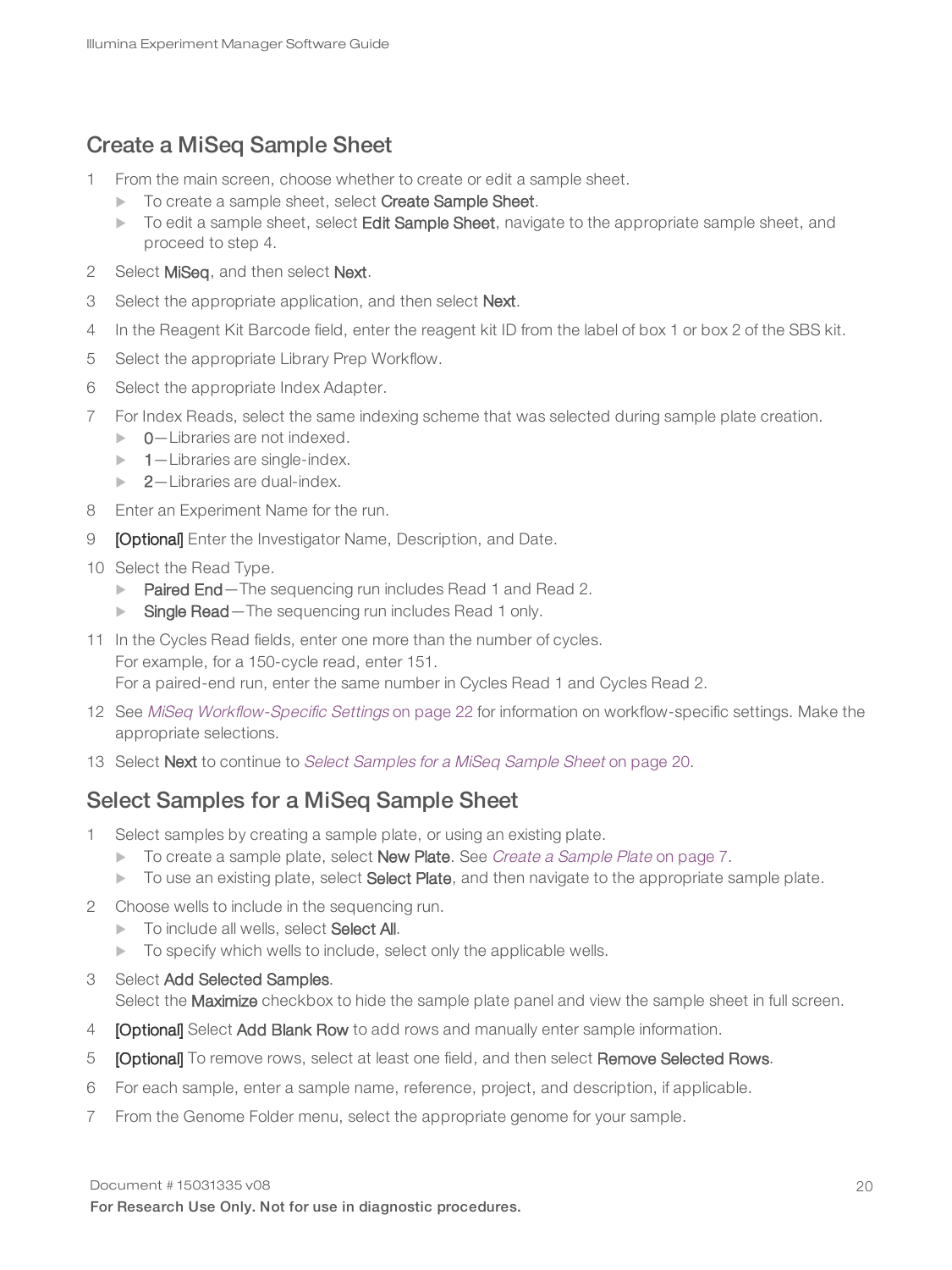This step is applicable to the following applications, which use a genomic reference.

| Category                     | Application                   |
|------------------------------|-------------------------------|
| <b>Targeted Resequencing</b> | <b>TruSeg Amplicon</b>        |
|                              | <b>PCR Amplicon</b>           |
|                              | Enrichment                    |
|                              | Amplicon DS TruSight Tumor 26 |
| Small Genome Sequencing      | Resequencing                  |
|                              | Assembly                      |
| Other                        | LibraryQC                     |

- 8 Proceed as follows, depending on application.
	- For the [PCR Amplicon](#page-20-0) application, proceed to *Create a Manifest File for the PCR Amplicon Workflow* on [page](#page-20-0) 21.
	- For all other applications, proceed to *[Complete](#page-20-1) the Sample Sheet* on page 21.

#### <span id="page-20-1"></span>Complete the Sample Sheet

1 If you are using the Enrichment application, enter the name of the Illumina manifest file for your assay or control without the .txt file extension.

If the menu does not contain your library prep kit, copy a manifest file in the Manifest Repository folder. For more information, see [Download](#page-4-0) the Manifest File on page 5.

- 2 Select Finish, and then save the sample sheet file (\*.csv) in the desired location.
- <span id="page-20-0"></span>3 Select Yes to review the sample sheet in Excel, or No to exit the sample sheet wizard.

#### Create a Manifest File for the PCR Amplicon Workflow

The manifest file for the PCR Amplicon workflow contains information about each sample that limits analysis results to user-defined regions of interest. A sample sheet can have multiple manifests. Create a manifest using the reference genome, chromosome coordinates, and PCR primer length.

- 1 From the Nextera Manifest menu, choose a manifest option:
	- $\triangleright$  To create a manifest, select **New**.
	- $\triangleright$  To choose an existing manifest, select Edit.

If you create a manifest, the Create New Amplicon Manifest screen appears.

2 From the Genomes drop-down menu, select a reference genome for each new manifest.

Make sure that the selected genome matches the reference genome used to design the PCR amplicon primers.

The genome must be located in the Genome Repository. Each sample sheet you create must have the same reference genome for all associated manifests.



#### **NOTE**

The Genome Repository can be the same location as the MiSeq Reporter Genomes directory, where the reference genome is located.

- 3 Add a blank row for each region of interest
- 4 Add a name for each amplicon.

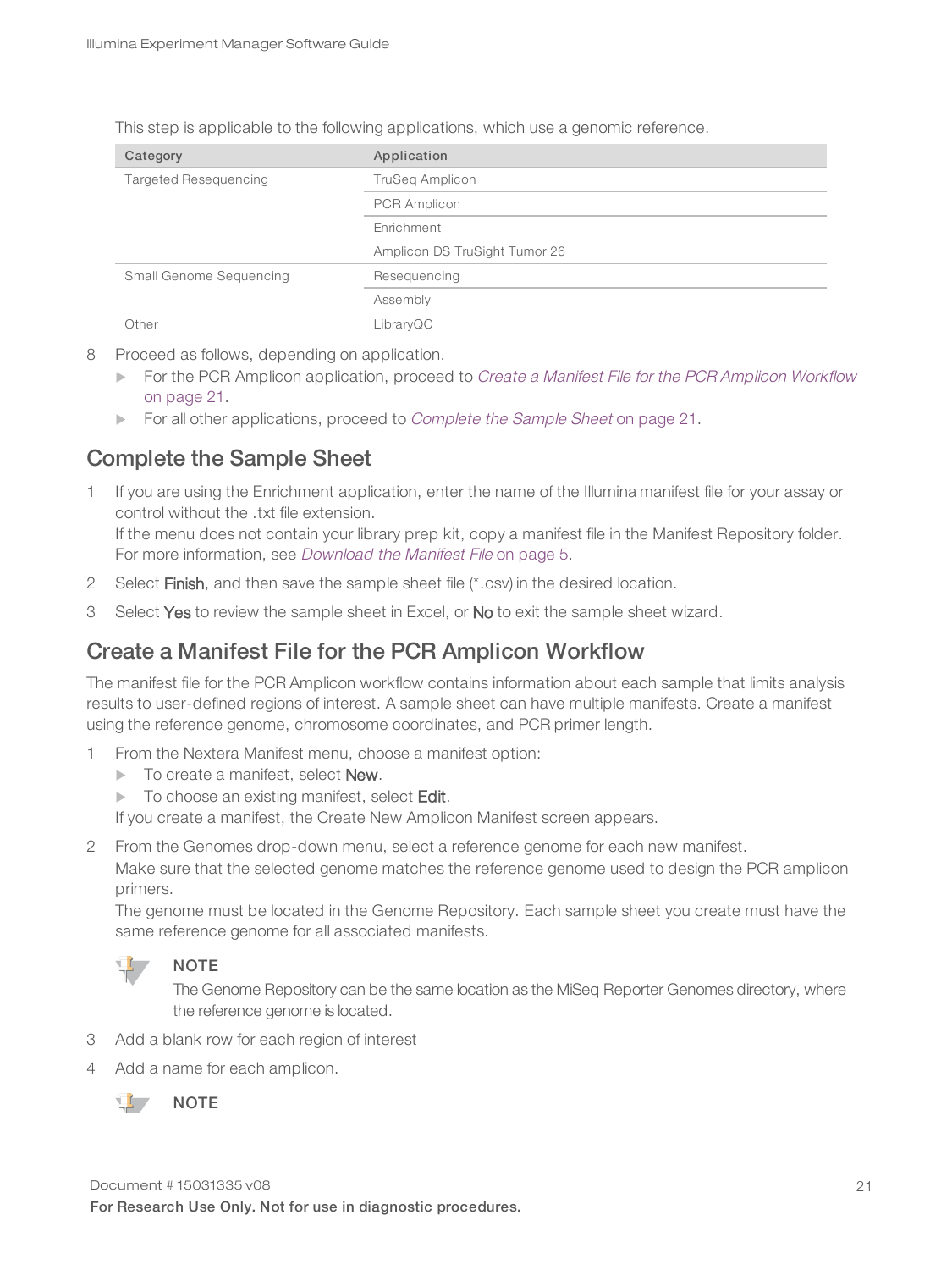

The manifest entries can be copied from an Excel table into IEM. After pasting, make sure that the columns contain the appropriate content.

- 5 In the Chromosome column, select the appropriate chromosome for each amplicon.
- 6 In the Amplicon Start and Amplicon End columns, enter the coordinates for each amplicon, including primer lengths.
- 7 In the Upstream Probe Length and Downstream Probe Length columns, specify the length of each primer for each amplicon.

The upstream and downstream probe lengths use the PCR primers to generate the amplicon. Specifying the length allows variants called in these regions to be flagged during analysis.

- 8 Name the manifest file to save it to the Manifest Repository.
- 9 Select OK.
- <span id="page-21-0"></span>10 Before starting the run, copy the manifest into the MCS Manifest Repository on the MiSeq system.

#### MiSeq Workflow-Specific Settings

When selecting samples for a MiSeq sample sheet, the settings available vary depending on your workflow, determined by the category and application you selected. Use the following settings to specify additional run parameters, depending on your workflow.

| Setting                                 | Applications                                                             | Description                                                                                                                                                                                                                                                                                                                                                                                                                       |
|-----------------------------------------|--------------------------------------------------------------------------|-----------------------------------------------------------------------------------------------------------------------------------------------------------------------------------------------------------------------------------------------------------------------------------------------------------------------------------------------------------------------------------------------------------------------------------|
| <b>BWA-Backtrack</b>                    | Enrichment, Library<br>QC, PCR Amplicon,<br>Small Genome<br>Resequencing | Allows selection of v0.6.1 of the BWA aligner. This setting only applies<br>to MiSeq Reporter v2.6 and later workflows, which use a newer version<br>of the BWA aligner (BWA-MEM, v0.7.9a).                                                                                                                                                                                                                                       |
| <b>Custom Primer for</b><br>Read 1      | All except TruSeq<br>Amplicon                                            | Use a custom primer for Read 1.                                                                                                                                                                                                                                                                                                                                                                                                   |
| <b>Custom Primer for</b><br>Index       | All except TruSeg<br>Amplicon                                            | Use a custom primer for Index 1 and Index 2.                                                                                                                                                                                                                                                                                                                                                                                      |
| <b>Custom Primer for</b><br>Read 2      | All except TruSeq<br>Amplicon                                            | Use a custom primer for Read 2.                                                                                                                                                                                                                                                                                                                                                                                                   |
| Use Somatic Variant<br>Caller           | TruSeq Amplicon,<br>PCR Amplicon,<br>Enrichment.<br>Resequencing         | Select this checkbox if you are using the somatic variant caller.<br>Somatic variant caller is an Illumina variant calling algorithm for TruSeq<br>Amplicon – Cancer Panel and TruSight Myeloid Sequencing Panel. It<br>detects low frequency mutations (even below 5%) in a mixed cell<br>population.<br>For more information, see the Somatic Variant Caller Technical Note<br>(Pub. No. 970-2012-014) on the Illumina website. |
| <b>Indel Realignment</b><br><b>GATK</b> | Resequencing,<br>Enrichment                                              | Locally realign reads around indels to minimize mismatches.                                                                                                                                                                                                                                                                                                                                                                       |
| <b>Flag PCR Duplicates</b>              | Resequencing,<br>PCR Amplicon,<br>Enrichment, Library<br>QC              | Flag apparent PCR duplicates in the BAM files and omit them from<br>variant calling. PCR duplicates are two clusters from a paired-end run<br>that have the same alignment positions for each read.                                                                                                                                                                                                                               |
| Variant Quality Filter                  | TruSeq Amplicon,<br>PCR Amplicon,<br>Resequencing,<br>Enrichment         | A cutoff parameter with a default setting of 30.<br>For more information, see the MiSeq Sample Sheet Quick Reference<br>Guide (document # 15028392) on the Illumina website.                                                                                                                                                                                                                                                      |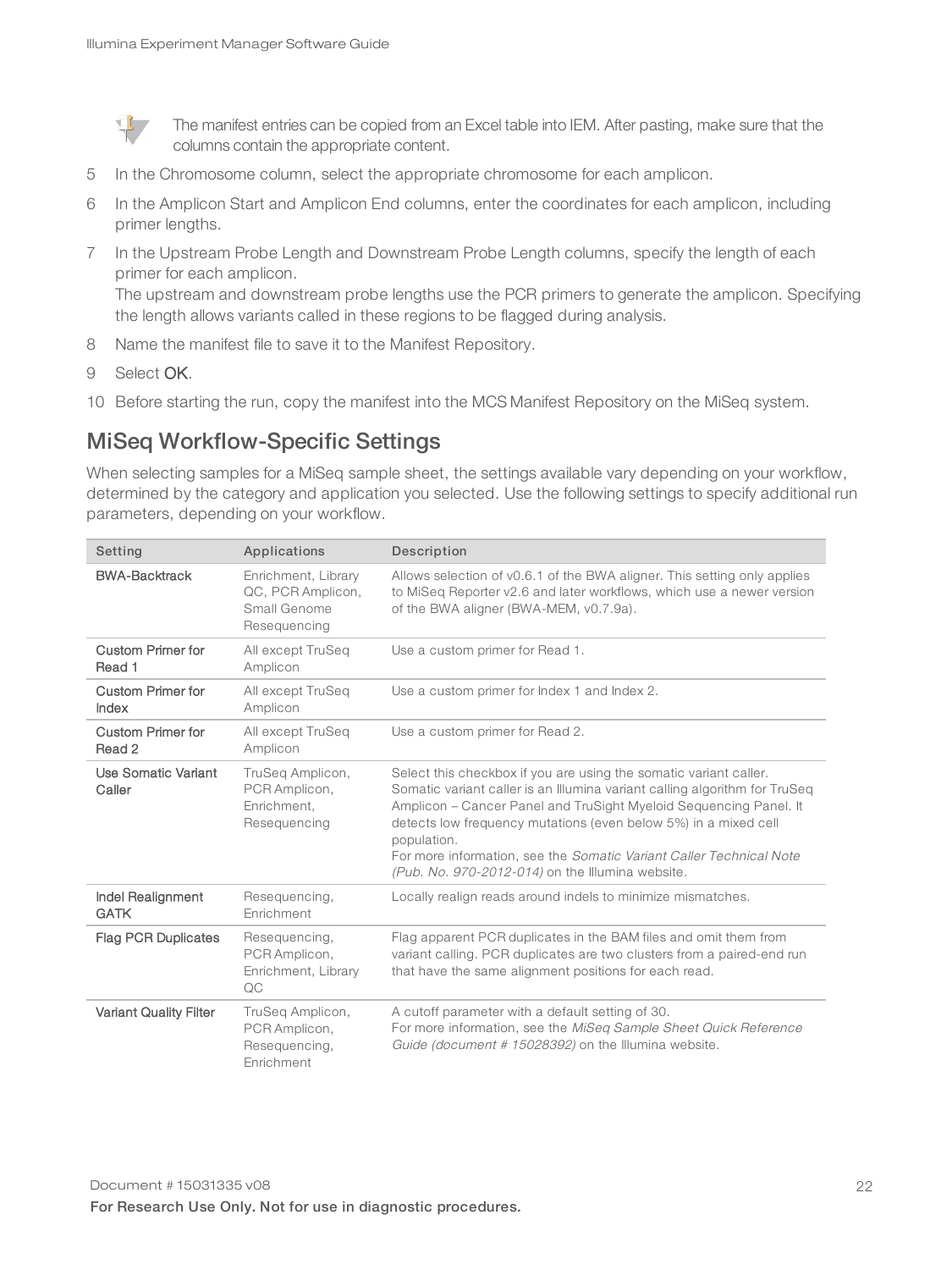| Setting                               | Applications                                                           | Description                                                                                                                                                                                                                                                                                                                                                                                                                                                                                                     |
|---------------------------------------|------------------------------------------------------------------------|-----------------------------------------------------------------------------------------------------------------------------------------------------------------------------------------------------------------------------------------------------------------------------------------------------------------------------------------------------------------------------------------------------------------------------------------------------------------------------------------------------------------|
| Use Adapter<br>Trimming               | All except TruSeg<br>Amplicon                                          | The software masks the adapter sequence, which improves the<br>accuracy and speed of analysis. This setting is recommended when<br>sequencing libraries prepared with the Nextera, Nextera XT, Nextera<br>Rapid Capture Enrichment, or TruSight Enrichment kits.<br>The default adapter sequence is the adapter present in all Nextera<br>libraries. If a different adapter sequence is used, edit the sequence<br>that is displayed in the final sample sheet. For TruSight HLA, do not<br>change the default. |
| Use Adapter<br><b>Trimming Read 2</b> | Plasmids, Assembly,<br>RNA-Seq, Library<br>QC, FASTQ Only,<br>ChIP-Seg | Set the AdapterRead2 setting in the sample sheet to trim a different<br>adapter sequence in Read 2.                                                                                                                                                                                                                                                                                                                                                                                                             |
| <b>Run Picard</b><br><b>HsMetrics</b> | Enrichment                                                             | Perform Picard hybrid selection (HS) analysis of the BAM file.                                                                                                                                                                                                                                                                                                                                                                                                                                                  |
| Reverse<br>Complement                 | Resequencing,<br>Library QC, FASTQ<br>Only, Assembly                   | Convert Nextera Mate Pair libraries from a mate pair to a paired-end<br>orientation as required by BWA and Velvet.                                                                                                                                                                                                                                                                                                                                                                                              |
| K-mer size                            | Assembly                                                               | Set the k-mer size used for assembly. The range is 2-255. Larger k-<br>mer sizes require more memory and can impact the stability and<br>performance of the analysis.<br>K-mer optimization is suggested for optimal assemblies.                                                                                                                                                                                                                                                                                |
| Genome                                | Small RNA                                                              | Provide the relative or absolute path to the following reference<br>sequence folders. The typical settings for human runs are shown in<br>parentheses:<br>• Contaminants (HumanRNAContaminants)<br>• RNA (HumanRNA)<br>• miRNA (HumanRNAMature)                                                                                                                                                                                                                                                                 |
| Export to gVCF                        | PCR Amplicon,<br>TruSeq Amplicon,<br>Enrichment                        | Enable output of gVCF files to the run folder.                                                                                                                                                                                                                                                                                                                                                                                                                                                                  |
| Genus-Level<br>Classification         | Metagenomics                                                           | Enable genus-level classification, which overrides the species-level<br>taxonomic classification default.                                                                                                                                                                                                                                                                                                                                                                                                       |

# Applications and Kits

A MiSeq sample sheet must specify one of the following analysis applications. The analysis workflow for each application is written to the sample sheet.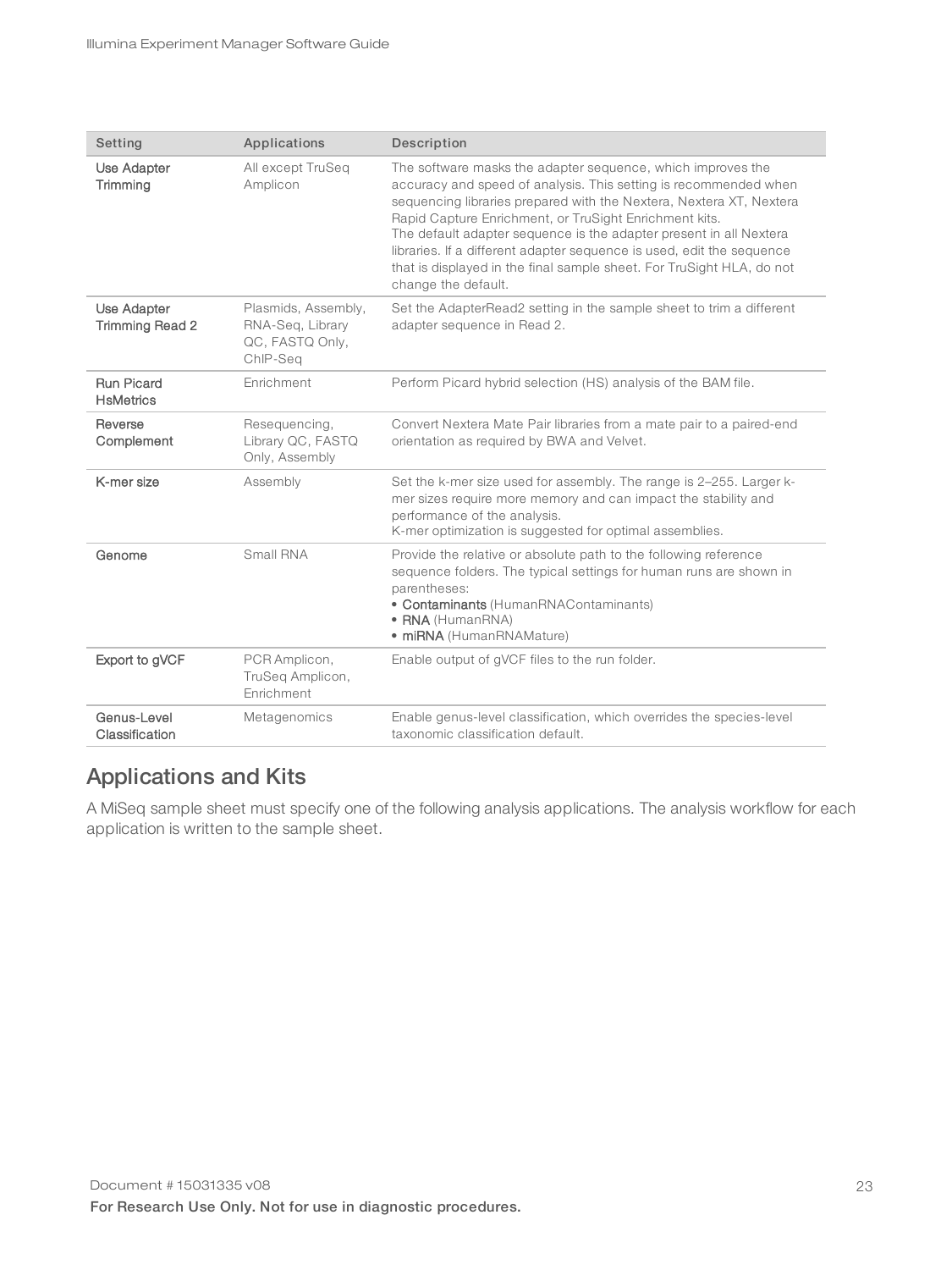| Category                   | Application                         | Workflow             | <b>Application Description</b>                                                                                                                                                                                                                                                                                                                                                                                                                                                                         |
|----------------------------|-------------------------------------|----------------------|--------------------------------------------------------------------------------------------------------------------------------------------------------------------------------------------------------------------------------------------------------------------------------------------------------------------------------------------------------------------------------------------------------------------------------------------------------------------------------------------------------|
| Targeted<br>Resequencing   | <b>TruSeq Bovine</b>                | Custom<br>Amplicon   | Sequencing TruSeq Bovine Parentage Sequencing Panel<br>libraries. A manifest file from the TruSeq Bovine Parentage<br>Sequencing Panel support page is required for alignment.                                                                                                                                                                                                                                                                                                                         |
|                            | TruSight<br>Tumor 15                | TruSight Tumor<br>15 | Performs alignment and somatic variant calling for formalin-<br>fixed paraffin-embedded (FFPE) samples. Two libraries per<br>sample are required to perform analysis. The manifest files for<br>these libraries are preinstalled in IEM and MiSeq Reporter.                                                                                                                                                                                                                                            |
|                            | TruSeq<br>Amplicon                  | Custom<br>Amplicon   | Sequencing libraries prepared using a TruSeq Amplicon kit or<br>the TruSight Myeloid Sequencing Panel. A manifest file from<br>DesignStudio or the TruSight Myeloid support page is required<br>for alignment. Reads are aligned against the manifest files<br>specified in the sample sheet.                                                                                                                                                                                                          |
|                            | <b>PCR Amplicon</b>                 | PCR Amplicon         | Sequencing PCR amplicon libraries prepared with the Nextera<br>XT Library Prep kit. The amplicons are generated from primers<br>targeting particular genome positions (up to ~384 loci from up<br>to 96 samples).<br>Reads are aligned against the specified reference genome.<br>The user-generated manifest file specified in the sample sheet<br>provides the targeted regions. Variant calling is performed only<br>within the targeted regions, and coverage statistics are<br>reported for them. |
|                            | Metagenomics<br>16S rRNA            | Metagenomics         | Sequencing of genetic material from uncultured samples. No<br>genomic reference is required for a Metagenomics workflow.<br>Reads are classified using a database of 16S rRNA data<br>included with the MiSeq Reporter software.                                                                                                                                                                                                                                                                       |
|                            | Enrichment                          | Enrichment           | Sequencing DNA obtained from hybrid capture-based<br>enrichment. Reads are aligned against the specified reference<br>genome. The Illumina manifest file specified in the sample<br>sheet provides the targeted regions. Variant calling is<br>performed only within the targeted regions, and coverage<br>statistics are reported for them.                                                                                                                                                           |
|                            | Clone<br>Checking                   | GenerateFASTQ        | Verification of clone production by sequencing typically done<br>with custom primers. A pseudogene (in FASTA format)<br>representing the clone of interest is required for mapping and<br>alignment.                                                                                                                                                                                                                                                                                                   |
|                            | Amplicon DS<br>TruSight<br>Tumor 26 | Amplicon DS          | Detects somatic mutations in FFPE samples. This workflow<br>independently processes variants from the forward and reverse<br>strands of the library, and then algorithmically reconciles the<br>calls.                                                                                                                                                                                                                                                                                                 |
| Small Genome<br>Sequencing | Resequencing                        | Resequencing         | Sequencing a small genome, such as E. coli. Reads are<br>aligned against the reference and variants are reported.                                                                                                                                                                                                                                                                                                                                                                                      |
|                            | Plasmids                            | GenerateFASTQ        | Sequencing entire plasmid DNA. A reference plasmid genome<br>is required for mapping and alignment. Output files are in<br>BAM and VCF format.                                                                                                                                                                                                                                                                                                                                                         |
|                            | Assembly                            | Assembly             | Assembly of small (< 20 Mb) genomes from reads without the<br>use of a genomic reference. If a genomic reference is<br>included, a dot plot is generated for the reference.                                                                                                                                                                                                                                                                                                                            |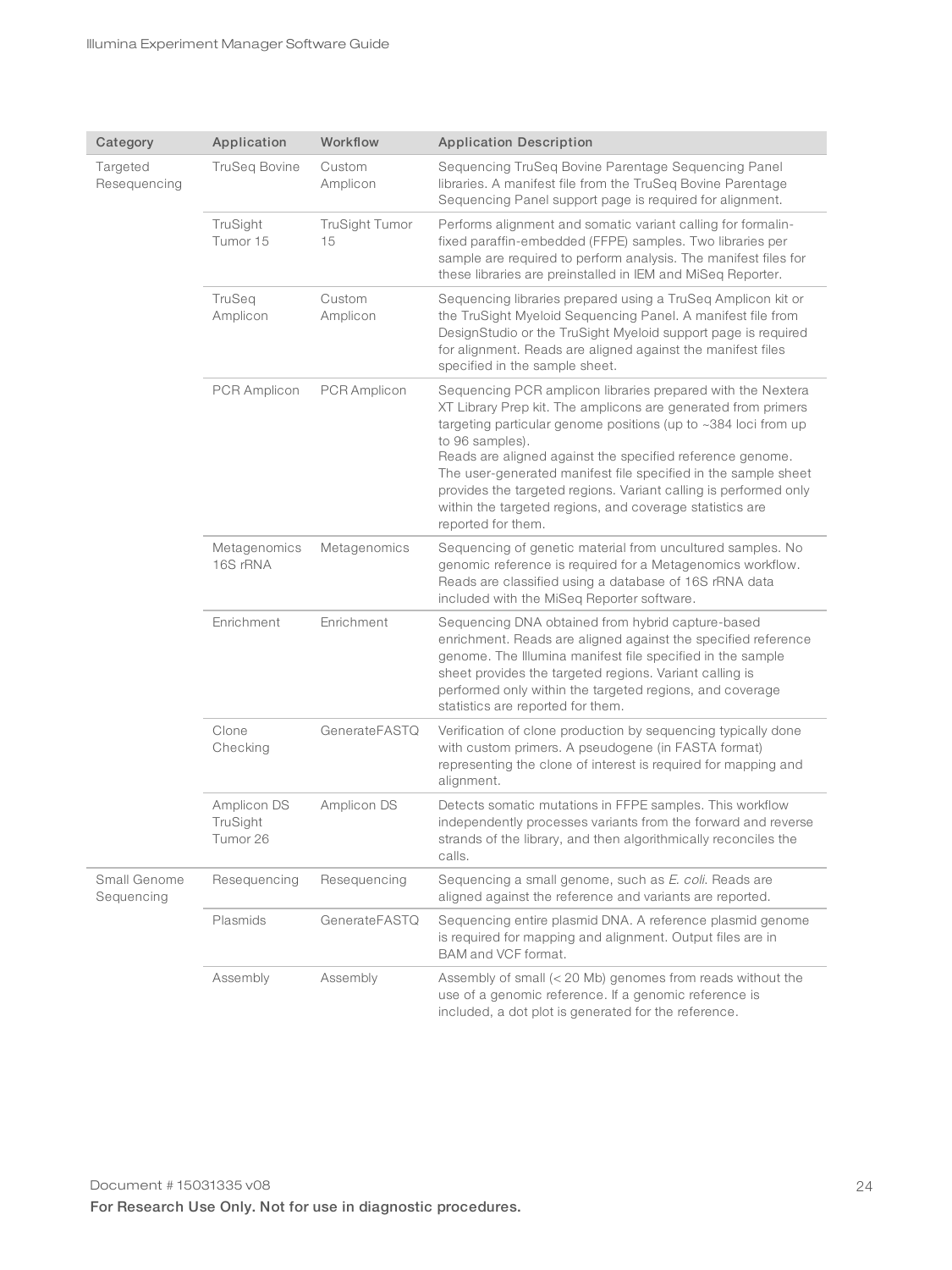| Category                 | Application         | Workflow                 | <b>Application Description</b>                                                                                                                                                                                   |
|--------------------------|---------------------|--------------------------|------------------------------------------------------------------------------------------------------------------------------------------------------------------------------------------------------------------|
| <b>RNA</b><br>Sequencing | <b>Targeted RNA</b> | <b>Targeted RNA</b>      | Sequencing TruSeq Targeted RNA Expression libraries. A<br>target reference and a manifest file from DesignStudio are<br>required. Reads are aligned against the manifest files specified<br>in the sample sheet. |
|                          | Small RNA           | Small RNA                | Sequencing cDNA after reverse transcription of small RNA.<br>Annotation backed by mirBase and Rfam. FASTQ files and<br>stats files are available for subsequent downstream analysis.                             |
|                          | RNA-Seg             | GenerateFASTO            | Sequencing cDNA following reverse transcription and library<br>preparation. FASTQ files are generated and can be used with<br>third-party software for subsequent analysis.                                      |
| Other                    | TruSight HLA        | GenerateFASTO            | Sequencing Long Range PCR HLA gene amplicons prepared<br>using the Nextera XT Library Prep kit.                                                                                                                  |
|                          | Library QC          | LibraryQC                | Fast resequencing of a reference genome to check the DNA<br>library and generate statistics for each sample.                                                                                                     |
|                          | <b>FASTQ Only</b>   | Generate<br><b>FASTQ</b> | Generating demultiplexed FASTQ files from any type of library.                                                                                                                                                   |
|                          | ChIP-Seg            | Generate<br><b>FASTQ</b> | Sequencing TruSeq ChIP libraries. FASTQ files are generated<br>and can be used with third-party software for subsequent<br>analysis.                                                                             |

<span id="page-24-0"></span>For compatible library prep kits, see the Illumina Experiment Manager support page on the Illumina website.

#### HiSeq Sample Sheets

Use the following instructions to create a sample sheet for analyzing data from a sequencing run on any of the following HiSeq systems.

- $\blacktriangleright$  HiSeq 1000
- $\blacktriangleright$  HiSeq 1500
- $\blacktriangleright$  HiSeq 2000
- $\blacktriangleright$  HiSeq 2500
- $\blacktriangleright$  HiSeq 3000
- $\blacktriangleright$  HiSeq 4000

For HiSeq protocols that support individually addressable lanes, loaded libraries are specified for each lane.

#### Create a HiSeq Sample Sheet

- 1 From the main screen, choose whether to create or edit a sample sheet.
	- To create a sample sheet, select Create Sample Sheet.
	- To edit a sample sheet, select Edit Sample Sheet, navigate to the appropriate sample sheet, and proceed to step 5.
- 2 Select HiSeq, and then select Next.
- 3 Select the appropriate HiSeq system, and then select Next.
- 4 Select Next.

HiSeq FASTQ is the only supported application for HiSeq.

5 In the Reagent Kit Barcode field, enter the reagent kit ID from the label of box 1 or box 2 of the SBS kit.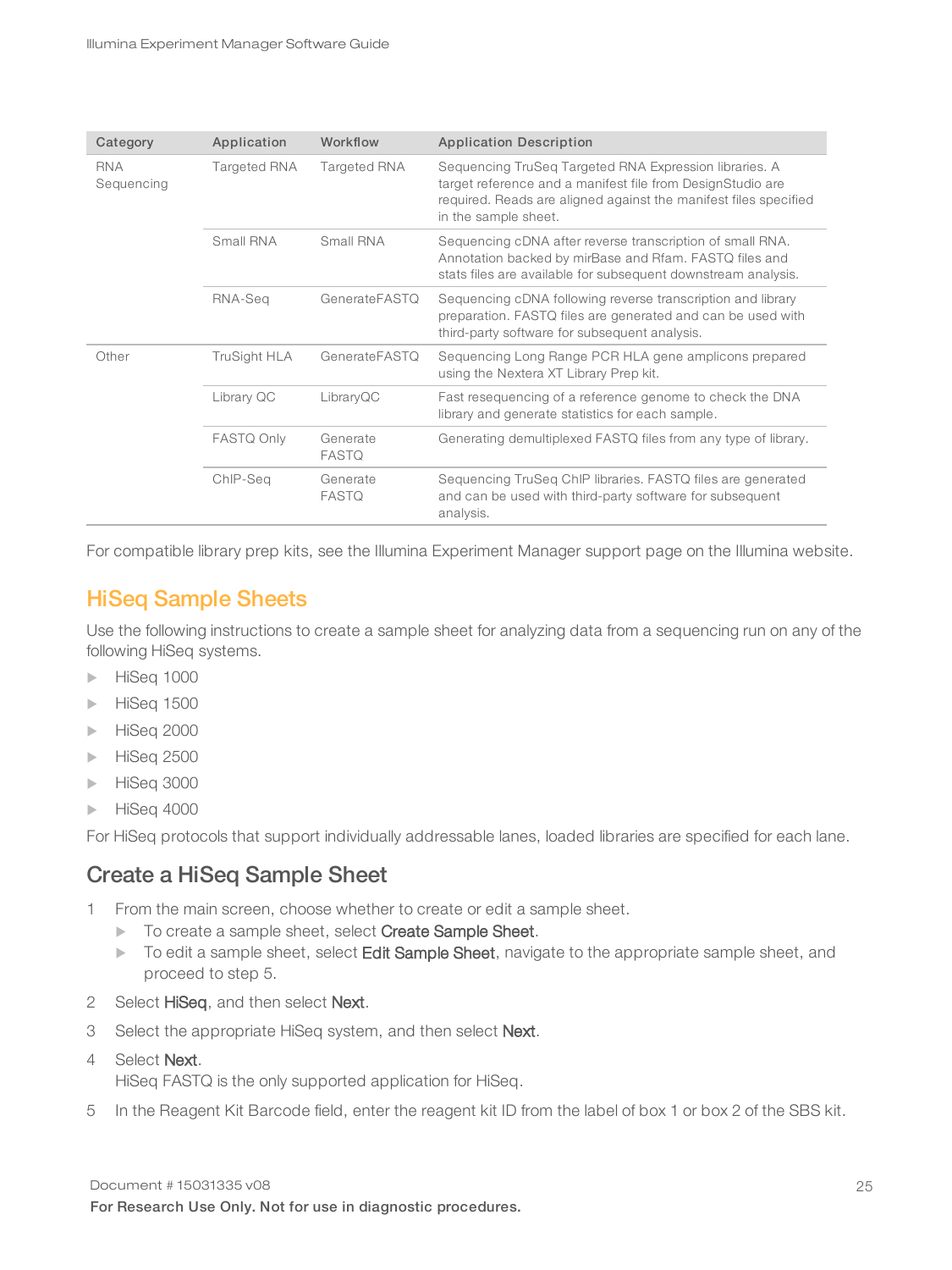If you do not have a reagent kit ID, enter a unique name instead.

- 6 Select the appropriate Library Prep Workflow.
- 7 Select the appropriate Index Adapters.
- 8 For Index Reads, select the same indexing scheme that was selected during sample plate creation.
	- $\triangleright$  0-Libraries are not indexed.
	- $\blacktriangleright$  1 Libraries are single-index.
	- $\blacktriangleright$  2-Libraries are dual-index.
- 9 **[Optional]** Enter the Experiment Name, Investigator Name, Description, and Date.
- 10 Select the Read Type.
	- $\triangleright$  Paired End—The sequencing run includes Read 1 and Read 2.
	- $\triangleright$  Single Read The sequencing run includes Read 1 only.
- 11 In the Cycles Read fields, enter one more than the number of cycles. For example, for a 150-cycle read, enter 151. For a paired-end run, enter the same number in Cycles Read 1 and Cycles Read 2.
- 12 See HiSeq [Workflow-Specific](#page-25-0) Settings on page 26 for information on workflow-specific settings. Make the appropriate selections.
- <span id="page-25-1"></span>13 Select Next to continue to Select [Samples](#page-25-1) for a HiSeq Sample Sheet on page 26.

#### Select Samples for a HiSeq Sample Sheet

- 1 Select samples by creating a sample plate, or using an existing plate.
	- ▶ To create a sample plate, select New Plate. See Create a [Sample](#page-6-0) Plate on page 7.
	- $\triangleright$  To use an existing plate, select **Select Plate**, and then navigate to the appropriate sample plate.
- 2 Choose wells to include in the sequencing run.
	- To include all wells, select Select All.
	- $\triangleright$  To specify which wells to include, select only the applicable wells.
- 3 Select the lane you want to insert samples into. By default, samples are added to lane 1. Use the radio dials to select 1 - 8, or All to specify the lanes displayed.
- 4 Select Add Selected Samples. Select the Maximize checkbox to hide the sample plate panel and view the sample sheet in full screen.
- 5 [Optional] Select Add Blank Row to add rows and manually enter sample information.
- 6 [Optional] To remove rows, select at least one field, and then select Remove Selected Rows.
- 7 For each sample, enter a sample name, reference, project, and description, if applicable.
- 8 Select Finish, and then save the sample sheet file (\*.csv) in the desired location.
- <span id="page-25-0"></span>9 Select Yes to review the sample sheet in Excel, or No to exit the sample sheet wizard.

#### HiSeq Workflow-Specific Settings

When selecting samples for a HiSeq sample sheet, the settings available vary depending on your workflow, determined by the HiSeq system you selected. Use the following settings to specify additional run parameters available, depending on your workflow.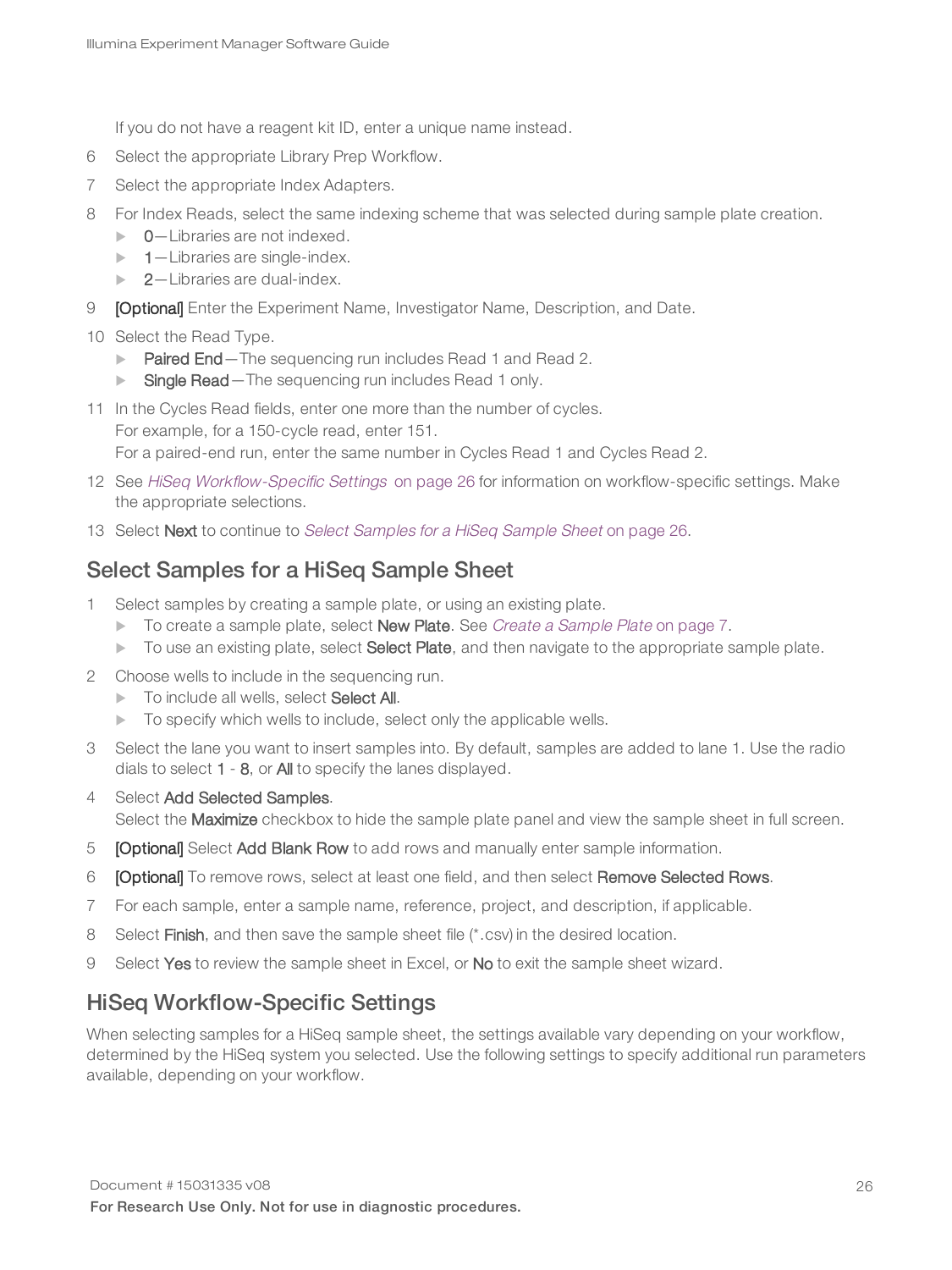| Setting                               | Applications     | Description                                                                                                                                                                                                                                                                                                                                                     |
|---------------------------------------|------------------|-----------------------------------------------------------------------------------------------------------------------------------------------------------------------------------------------------------------------------------------------------------------------------------------------------------------------------------------------------------------|
| <b>Custom Primer for</b><br>Read 1    | HiSeg FASTQ Only | Use a custom primer for Read 1.                                                                                                                                                                                                                                                                                                                                 |
| <b>Custom Primer for</b><br>Index     | HiSeg FASTQ Only | Use a custom primer for lndex 1 and lndex 2.                                                                                                                                                                                                                                                                                                                    |
| <b>Custom Primer for</b><br>Read 2    | HiSeg FASTQ Only | Use a custom primer for Read 2.                                                                                                                                                                                                                                                                                                                                 |
| Use Adapter<br>Trimming               | HiSeg FASTQ Only | The software masks the adapter sequence, which improves the<br>accuracy and speed of analysis. This setting is recommended for<br>Nextera and Nextera XT libraries. The default adapter sequence is the<br>adapter present in all Nextera libraries. If a different adapter sequence<br>is used, edit the sequence that is displayed in the final sample sheet. |
| Use Adapter<br><b>Trimming Read 2</b> | HiSeg FASTQ Only | Set the AdapterRead2 setting in the sample sheet to trim a different<br>adapter sequence in Read 2.                                                                                                                                                                                                                                                             |
| Reverse<br>Complement                 | HiSeg FASTQ Only | Convert Nextera Mate Pair libraries from a mate pair to a paired-end<br>orientation as required by BWA and Velvet.                                                                                                                                                                                                                                              |

#### Applications and Kits

A HiSeq sample sheet must specify one of the following analysis applications. The associated analysis workflow is written to the sample sheet.

| Application      | Analysis Workflow | Application Description                                       |
|------------------|-------------------|---------------------------------------------------------------|
| HiSea FASTQ Only | GenerateFASTQ     | Generates demultiplexed FASTQ files from any type of library. |

<span id="page-26-0"></span>For compatible library prep kits, see the Illumina Experiment Manager support page on the Illumina website.

# Revision History

| Document                | Date             | Description of Change                                                                                                                                                                                                                                                                                                                    |
|-------------------------|------------------|------------------------------------------------------------------------------------------------------------------------------------------------------------------------------------------------------------------------------------------------------------------------------------------------------------------------------------------|
| Document # 15031335 v08 | December<br>2018 | • Updated software descriptions to IEM v1.16.<br>• Added IDT-ILMN Nextera DNA UD Indexes (96 Indexes) Set A as an option<br>in sample plate creation.<br>• Added IDT-ILMN Nextera DNA UD Indexes (96 Indexes) Set A to sample<br>plate file extensions section.<br>• Experiment Name is now required when creating a MiSeq sample sheet. |
| Document # 15031335 v07 | January<br>2018  | • Updated software descriptions to IEM v1.15.<br>• Added section to cover sample sheet creation for AmpliSeg Library PLUS<br>for Illumina.<br>• Revised step-by-step instructions to improve clarity.                                                                                                                                    |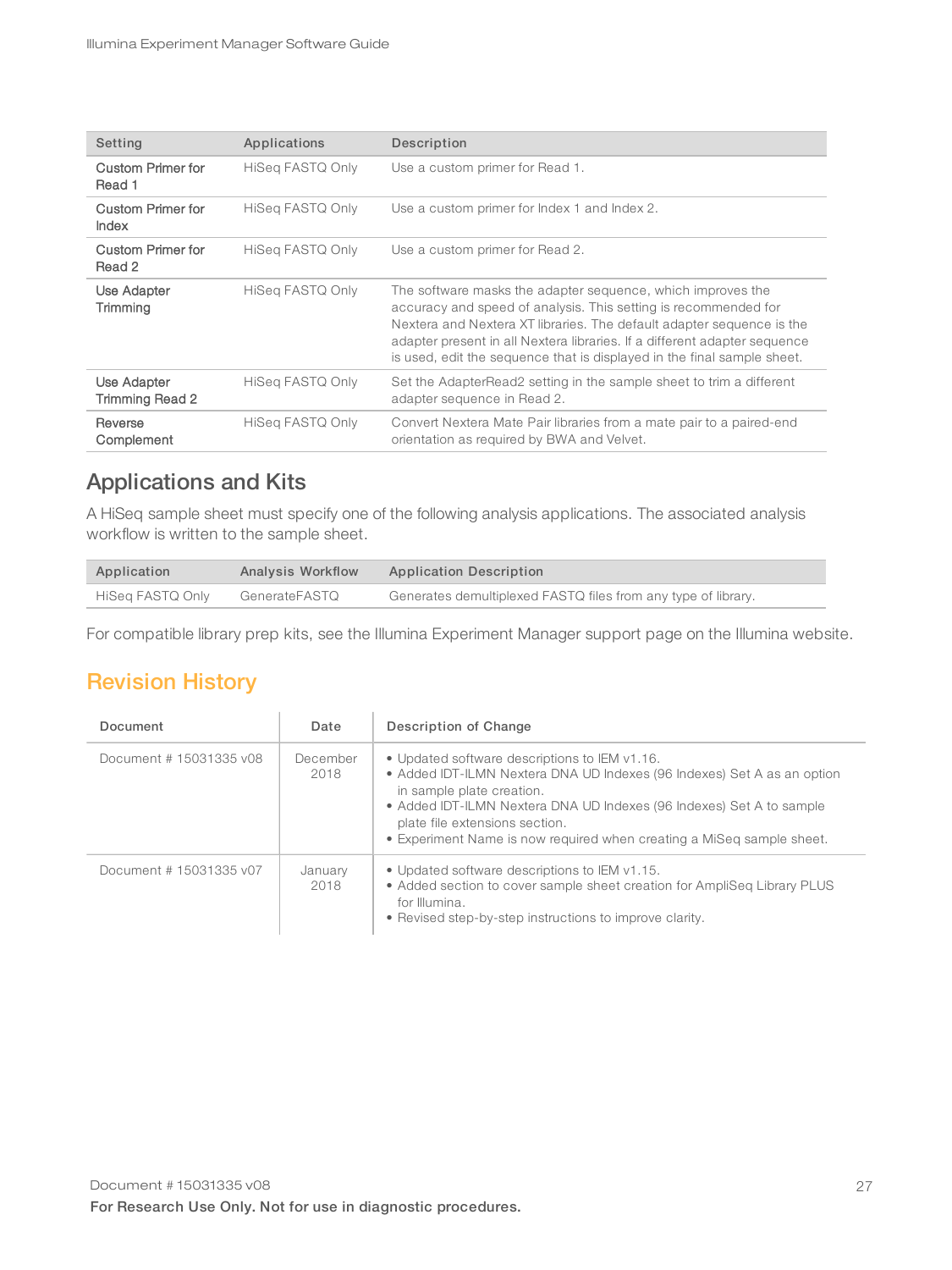| Document                | Date              | Description of Change                                                                                                                                                                                                                                                                                                                                                                                                                                                                                                                                                                                                                                                                                                                                                                                                                                               |
|-------------------------|-------------------|---------------------------------------------------------------------------------------------------------------------------------------------------------------------------------------------------------------------------------------------------------------------------------------------------------------------------------------------------------------------------------------------------------------------------------------------------------------------------------------------------------------------------------------------------------------------------------------------------------------------------------------------------------------------------------------------------------------------------------------------------------------------------------------------------------------------------------------------------------------------|
| Document # 15031335 v06 | September<br>2017 | • Renamed guide to Illumina Experiment Manager Software Guide.<br>· Renamed, reorganized, and divided some procedures to improve continuity.<br>• Revised step-by-step instructions to be more succinct.<br>• Separate selection of a Library Kit workflow and Index Adapters in the<br>procedure to create a sample sheet.<br>• Removed information on the NeoPrep system, CASAVA software, and<br>HiSeg Enrichment.<br>• Added directed flow cell loading option for NovaSeq instrument sample<br>sheet creations (NovaSeq Xp workflow)<br>• Separated out procedures to create a sample sheet and select samples for<br>that sheet.<br>• Incorporated workflow-specific information from QRCs into the user guide.<br>• Added sections to cover sample sheet creation for TruSeq Amplicon,<br>TruSight HLA, TruSight Enrichment, TruSight Tumor 15, and Nextera. |
| Document # 15031335 v05 | February<br>2017  | • Added NovaSeq as an option for instruments supported and removed<br>HiScanSQ and Genome Analyzer as supported instruments in IEM.<br>• Added a NovaSeq-Compatible Sample Sheets section.                                                                                                                                                                                                                                                                                                                                                                                                                                                                                                                                                                                                                                                                          |
| Document # 15031335 v04 | October<br>2016   | • Added TruSeq Bovine in Targeted Resequencing description.<br>• Added note that CASAVA software has been retired but is still supported in<br>this release of IEM.                                                                                                                                                                                                                                                                                                                                                                                                                                                                                                                                                                                                                                                                                                 |
| Document # 15031335 v03 | January<br>2016   | • Added TruSight Myeloid in TruSeq Amplicon application description.<br>• Specified in the Targeted RNA application description that it does not<br>support TruSight RNA Pan-Cancer libraries.<br>• Added TruSight RNA Pan-Cancer in RNA-Seq application description.<br>• Removed supported library prep kits for each application. Specified that<br>supported library prep kits are listed in the IEM support page.<br>. Moved Revision History to the back of the guide.                                                                                                                                                                                                                                                                                                                                                                                        |
| Document # 15031335 v02 | October<br>2015   | Updated software descriptions to IEM v1.11.<br>Added:<br>• Added TruSight Tumor 15 as a library prep kit option for MiSeq                                                                                                                                                                                                                                                                                                                                                                                                                                                                                                                                                                                                                                                                                                                                           |
| Document # 15031335 v01 | September<br>2015 | Updated software descriptions to IEM v1.10.<br>Added:<br>• Changed references of sample prep to library prep to reflect changes to<br>software user interface<br>• Updated name of TruSight Tumor library prep kit to TruSight Tumor 26<br>• The Amplicon DS application within the MiSeq sample sheet wizard screen<br>was renamed to Amplicon DS TruSight Tumor 26<br>• Function to edit HiSeq sample sheets in IEM has been disabled<br>• Enabled dual-index, single read sample sheet configurations on the HiSeg<br>3000/4000                                                                                                                                                                                                                                                                                                                                  |
| Part # 15031335 J       | March<br>2015     | Updated software descriptions to IEM v1.9.<br>Added:<br>• NeoPrep Library Prep System sample sheet<br>• TruSight HLA application for MiSeq<br>• HiSeq 3000 and 4000 sequencing system<br>Removed unnecessary checkboxes for NextSeq custom primers<br>Nextera XT v2 sample sheets can be created for 384 samples in a single<br>sheet                                                                                                                                                                                                                                                                                                                                                                                                                                                                                                                               |
| Part # 15031335 H       | June 2014         | Updated software descriptions to IEM v1.8.<br>Added TruSeq Synthetic Long-Read DNA as a library prep kit option to HiSeq<br>FASTQ Only application run settings                                                                                                                                                                                                                                                                                                                                                                                                                                                                                                                                                                                                                                                                                                     |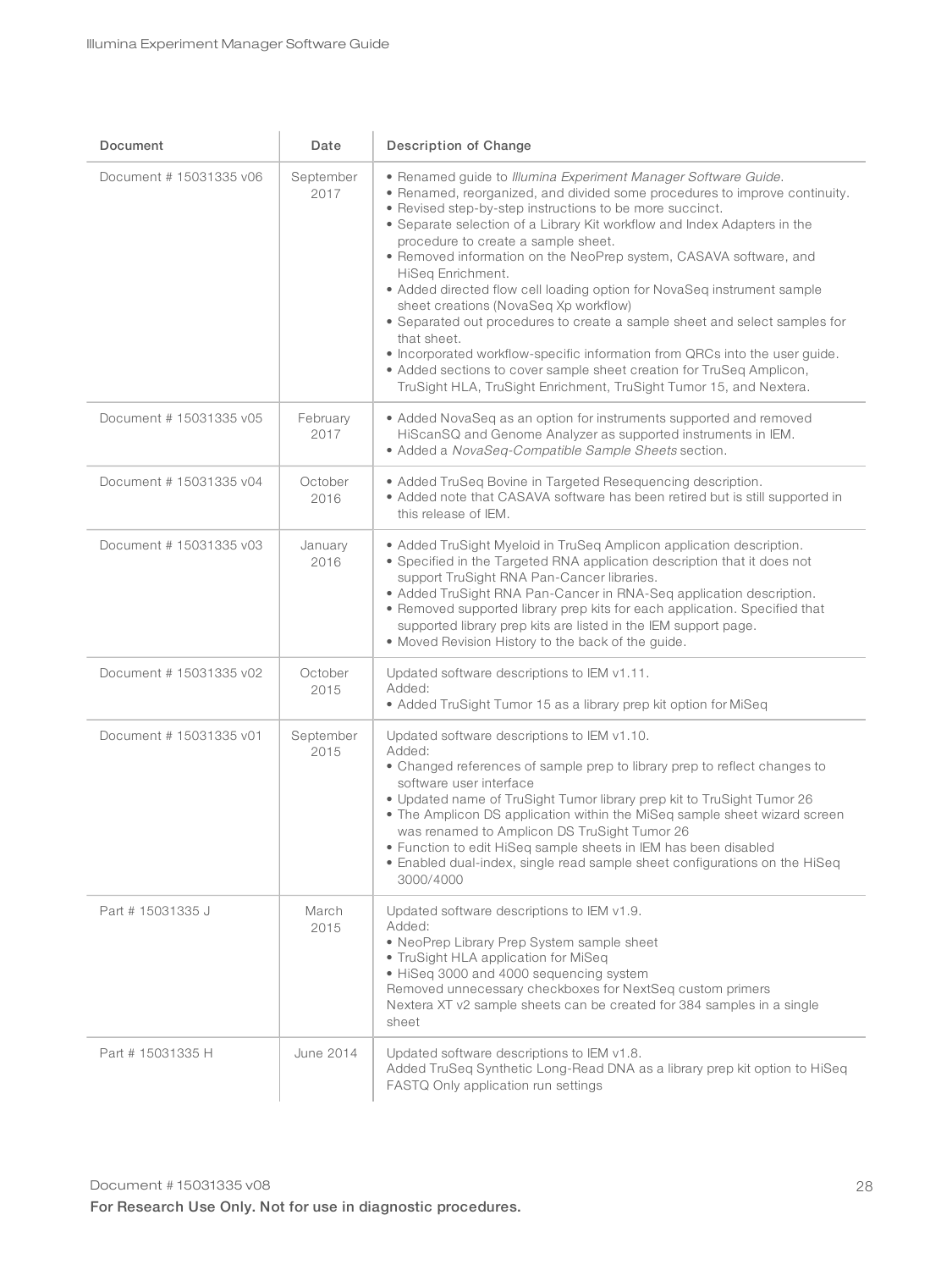| Document          | Date       | Description of Change                                                                                                                                                                                                                                                                                                                                                                                                                                                                                                                                                                                                                                                                                                                                                                                                                                                                                                                                                                                                                                                                                                                                                                                                                                                                                                                                                                                                                                                                                                                                                                                                                                                                                                                                                                                                                                                                                                                                                                                                                                                                                                                                                                                                                                                                   |
|-------------------|------------|-----------------------------------------------------------------------------------------------------------------------------------------------------------------------------------------------------------------------------------------------------------------------------------------------------------------------------------------------------------------------------------------------------------------------------------------------------------------------------------------------------------------------------------------------------------------------------------------------------------------------------------------------------------------------------------------------------------------------------------------------------------------------------------------------------------------------------------------------------------------------------------------------------------------------------------------------------------------------------------------------------------------------------------------------------------------------------------------------------------------------------------------------------------------------------------------------------------------------------------------------------------------------------------------------------------------------------------------------------------------------------------------------------------------------------------------------------------------------------------------------------------------------------------------------------------------------------------------------------------------------------------------------------------------------------------------------------------------------------------------------------------------------------------------------------------------------------------------------------------------------------------------------------------------------------------------------------------------------------------------------------------------------------------------------------------------------------------------------------------------------------------------------------------------------------------------------------------------------------------------------------------------------------------------|
| Part # 15031335 G | April 2014 | Updated software descriptions to IEM v1.7.<br>The following changes were made to the software:<br>• Added NextSeq instrument option for use with the NextSeq FASTQ<br>application<br>• Added Nextera XT v2 Set A, B, C, and D as library prep kit options<br>• Removed the wording, "Recommended for cancer samples" that appears<br>next to the Use Somatic Variant Caller checkbox<br>• Added the option to save and edit CASAVA sample sheets for the HiSeq to<br>use with CASAVA or bcl2fastq v1.8.4 software. This functionality was<br>removed in v1.5 and v1.6<br>• Underscores can now be used in the text you enter in sample sheets<br>• Added an export to gVCF option in the workflow-specific settings for PCR<br>Amplicon, TruSeg Amplicon, and Enrichment<br>• Added a genus-level classification option to Metagenomics workflow-<br>specific settings<br>• Added the TruSight Enrichment library prep kit to HiSeq Enrichment<br>application run settings<br>• Cycle counts are no longer reset to the default of 2 x 150 when you edit an<br>existing sample sheet.<br>• IEM now supports samples with different reference genomes within the<br>same sample sheet<br>• IEM no longer checks the base pair diversity in the indexes specified for<br>MiSeq Targeted Resequencing in the TruSeq Amplicon workflow. MiSeq<br>RTA v1.17.28 and higher processes low-plexity index reads for the TruSeq<br>Amplicon workflow, which makes base pair diversity checks in IEM<br>unnecessary.<br>• Index 517 is now an option for the Nextera, Nextera XT, and Nextera Rapid<br>Capture Enrichment library prep kit.<br>The following changes were made to the user guide:<br>• Added sample sheet run settings parameters for use with CASAVA.<br>• Added supported Library Prep Kit information for CASAVA.<br>• Added a description of the Export to gVCF option in workflow-specific<br>settings for the MiSeq<br>• Added a description of the Genus-level Classification option to workflow-<br>specific settings for the MiSeq<br>• Added TruSight Enrichment to the list of library prep kits supported for the<br>HiSeq Enrichment application<br>• Added information on downloading target and probe manifest files for<br>Nextera Rapid Capture Custom Enrichment |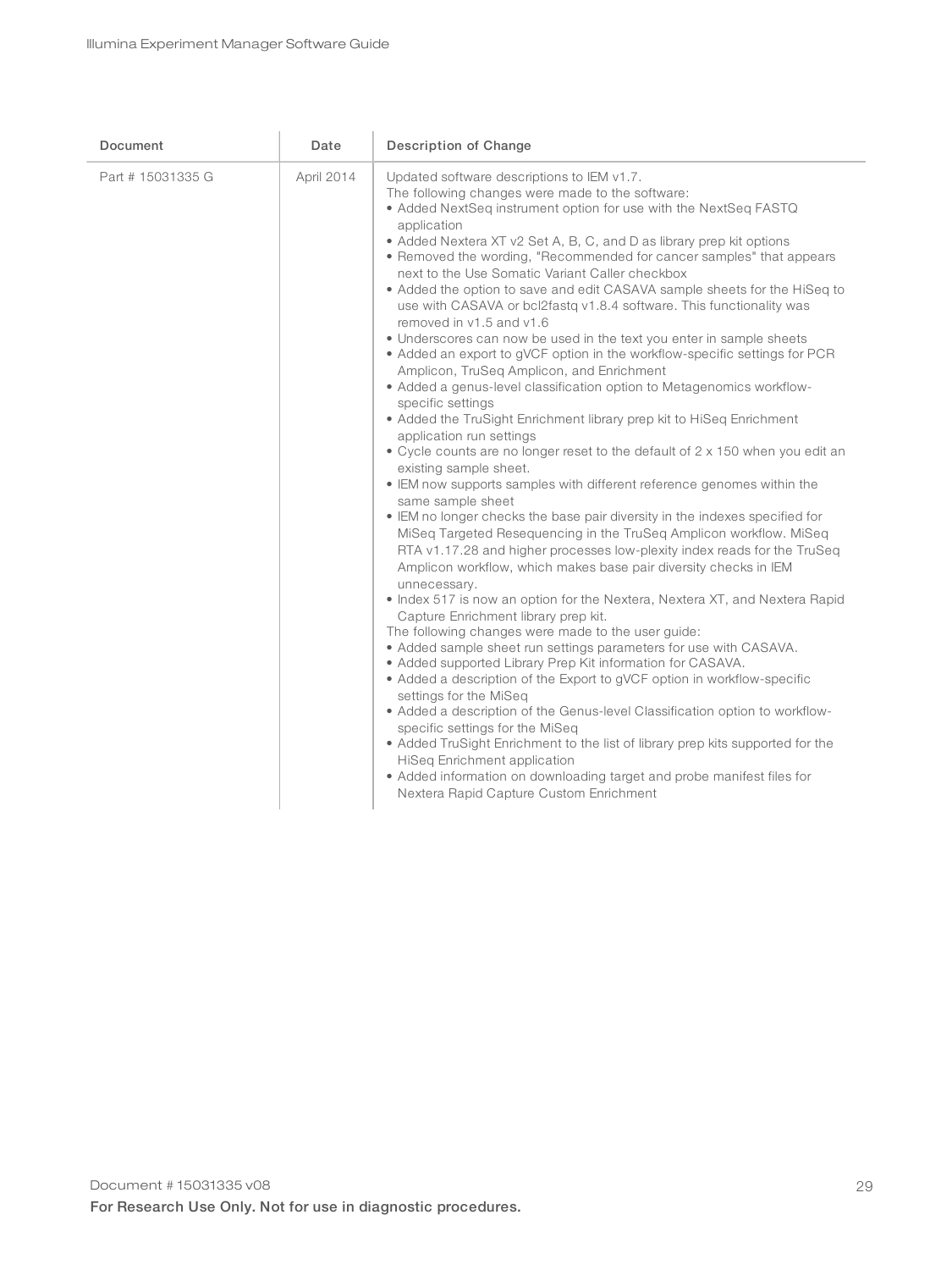| Document          | Date     | Description of Change                                                                                                                                                                                                                                                                                                                                                                                                                                                                                                                                                                                                                                                                                                                                                                                                                                                                                                                                                                                                                                                                                                                                                                                                                                                                                                                                                                                                                                                                                                                                                                                                                                                                                          |
|-------------------|----------|----------------------------------------------------------------------------------------------------------------------------------------------------------------------------------------------------------------------------------------------------------------------------------------------------------------------------------------------------------------------------------------------------------------------------------------------------------------------------------------------------------------------------------------------------------------------------------------------------------------------------------------------------------------------------------------------------------------------------------------------------------------------------------------------------------------------------------------------------------------------------------------------------------------------------------------------------------------------------------------------------------------------------------------------------------------------------------------------------------------------------------------------------------------------------------------------------------------------------------------------------------------------------------------------------------------------------------------------------------------------------------------------------------------------------------------------------------------------------------------------------------------------------------------------------------------------------------------------------------------------------------------------------------------------------------------------------------------|
| Part # 15031335 F | May 2013 | Updated software descriptions to IEM v1.6.<br>The following changes were made to the software:<br>• Added the Amplicon DS workflow option to the MiSeq Targeted<br>Resequencing category<br>• When creating a sample sheet, IEM automatically checks that all samples<br>with the same manifest also have the same reference genome. Otherwise,<br>the software displays an error message if not<br>• Improved the error messages provided when attempting to edit an invalid<br>sample sheet<br>• The Genome Folder and Manifest columns for Applications that require the<br>fields to be populated were moved to the left of the Sample Project and<br>Description columns for increased usability<br>• IEM now generates HiSeg sample sheets that are in the correct format for<br>use with the HiSeg Analysis Software analysis package. These sample<br>sheets are fully compatible with HCS 2.0<br>• Corrected the indexes available for use with the Nextera Mate Pair kit<br>• For some analysis options under the MiSeq and HiSeq Enrichment<br>categories, additional kits were incorrectly listed. These kits could not<br>actually be analyzed with the currently available downstream MiSeq and<br>HiSeg analysis software and these kit names were removed<br>• For the MiSeg TruSeg Custom Amplicon analysis, the workflow value listed<br>in the resulting sample sheet is now set to Custom Amplicon. Previously it<br>was Amplicon<br>The following changes were made to the user guide:<br>• Added the Amplicon DS workflow description to the MiSeq Applications and<br>Sample Prep Kits section<br>• Added the Amplicon DS workflow as an option in the Targeted<br>Resequencing section |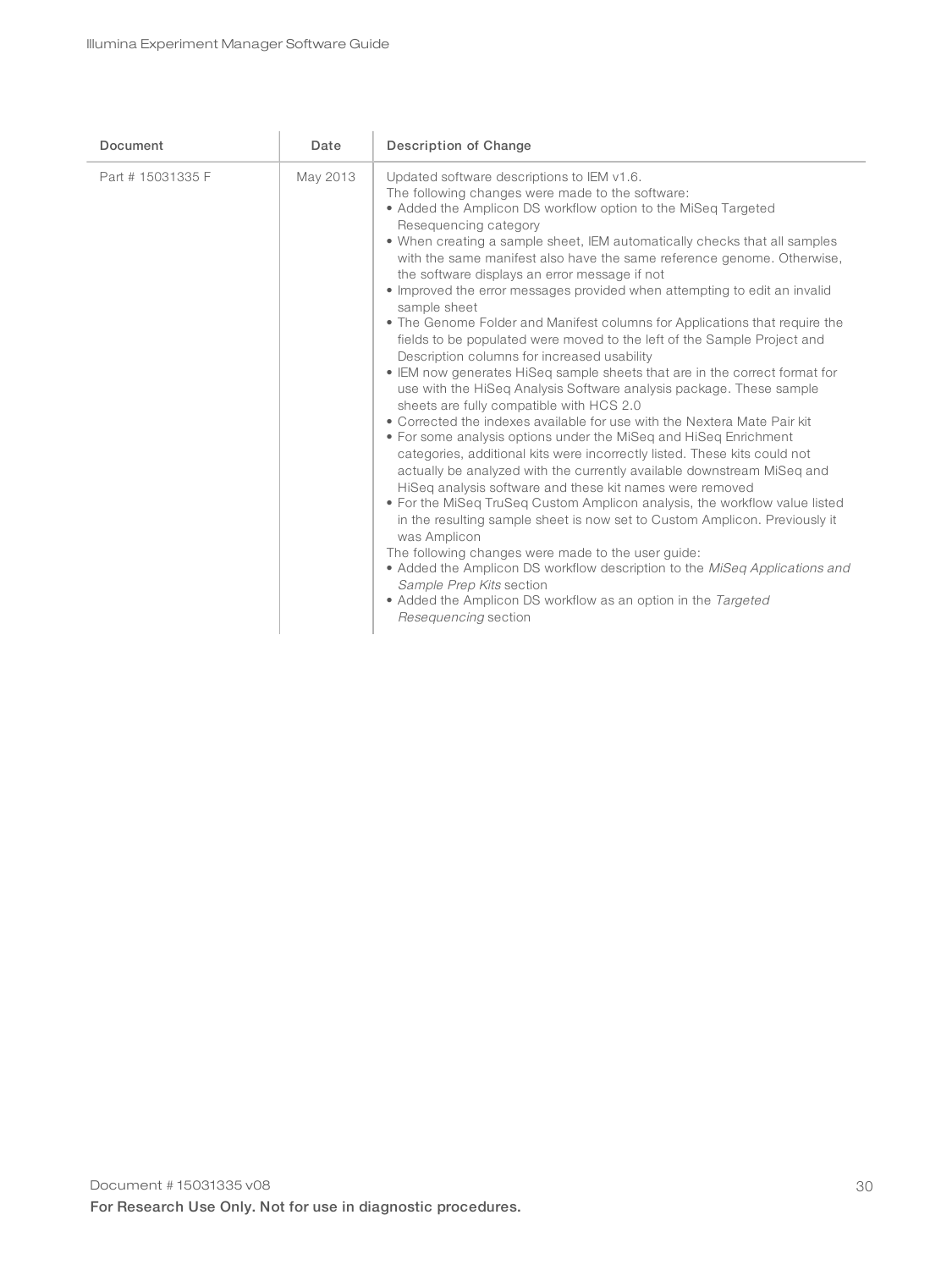| Document                         | Date          | Description of Change                                                                                                                                                                                                                                                                                                                                                                                                                                                                                                                                                                                                                                                                                                                                                                                                                                                                                                                                                                                                                                                                                                                                                                                                                                                                                                                                                                                                                                                                                                                                                                                                                                                                                                                                                                                                                                                                                                                                                                                                                                                                                                                                                                                                                                                                                                                                                               |
|----------------------------------|---------------|-------------------------------------------------------------------------------------------------------------------------------------------------------------------------------------------------------------------------------------------------------------------------------------------------------------------------------------------------------------------------------------------------------------------------------------------------------------------------------------------------------------------------------------------------------------------------------------------------------------------------------------------------------------------------------------------------------------------------------------------------------------------------------------------------------------------------------------------------------------------------------------------------------------------------------------------------------------------------------------------------------------------------------------------------------------------------------------------------------------------------------------------------------------------------------------------------------------------------------------------------------------------------------------------------------------------------------------------------------------------------------------------------------------------------------------------------------------------------------------------------------------------------------------------------------------------------------------------------------------------------------------------------------------------------------------------------------------------------------------------------------------------------------------------------------------------------------------------------------------------------------------------------------------------------------------------------------------------------------------------------------------------------------------------------------------------------------------------------------------------------------------------------------------------------------------------------------------------------------------------------------------------------------------------------------------------------------------------------------------------------------------|
| Part # 15031335 E                | March<br>2013 | Updated software descriptions to IEM v1.5.<br>The following changes were made to the software:<br>• Creating sample sheets for use with CASAVA or AVC is no longer supported<br>• Manifests are no longer created as part of Create Sample Plate<br>• Illumina must provide manifests or you can create them using the Create<br>Sample Sheet function, depending on the workflow<br>• Removed Project Name from the Sample Sheet Workflow Parameters<br>• Added Nextera Mate Pair, Nextera Rapid Capture, Targeted<br>RNA Expression, and TruSight Enrichment to library prep kit types<br>• Removed TruSeq Amplicon - Cancer Panel from the TruSeq Amplicon<br>application for the MiSeg sample sheet<br>• Added Nextera Rapid Capture and TruSight Enrichment to the Enrichment<br>and FASTQ Only applications for the MiSeg sample sheet<br>• Added Nextera Mate Pair to the Resequencing, Assembly, Library QC, and<br>FASTQ Only applications for the MiSeq sample sheet<br>• Added TruSeq Amplicon to the FASTQ Only application for the MiSeq<br>sample sheet<br>• Added a Targeted RNA application to the RNA Sequencing Category for<br>the MiSeg sample sheet and added Targeted RNA Expression to the<br>application<br>• Added Indel Realignment GATK, Run Picard Hs Metrics, Reverse<br>Compliment, and K-mer size workflow-specific settings<br>• FASTA reference files are no longer required for the PCR Amplicon and<br>Enrichment applications for MiSeg sample sheets<br>• Added the HiSeq 2500 label to the Create Sample Sheet function<br>• Renamed the Workflow Selection screen to Application Selection<br>• Added applications to the Create Sample Sheet function for HiSeq,<br>HiScanSQ, and Genome Analyzer™<br>• Removed Sample Sheet Name, flow cell ID, Operator, and Recipe fields<br>from the HiSeq, HiScanSQ, and Genome Analyzer sample sheet run<br>settings parameters.<br>• Added Reagent Cartridge Barcode, Experiment Name, Investigator Name,<br>Description, Date, Read Type, and Cycles Read as well as workflow-<br>specific settings to the HiSeq, HiScanSQ, and Genome Analyzer sample<br>sheet run settings parameters.<br>• TruSeq Small RNA Library Preparation, TruSeq Custom Amplicon, and<br>TruSeg Amplicon - Cancer Panel Library Preparation sample sheets can<br>now be created for HiSeq, HiScanSQ, and Genome Analyzer. |
| Part # 15031335 E<br>(continued) | March<br>2013 | The following changes were made to the user guide:<br>• Added instructions for downloading manifests in Getting Started<br>• Moved the MiSeq Applications and Library Prep Kits section into the<br>Creating a Sample Sheet section<br>• Added a HiSeq, HiScanSQ, and Genome Analyzer Applications and Library<br>Prep Kits section into the Creating a Sample Sheet section                                                                                                                                                                                                                                                                                                                                                                                                                                                                                                                                                                                                                                                                                                                                                                                                                                                                                                                                                                                                                                                                                                                                                                                                                                                                                                                                                                                                                                                                                                                                                                                                                                                                                                                                                                                                                                                                                                                                                                                                        |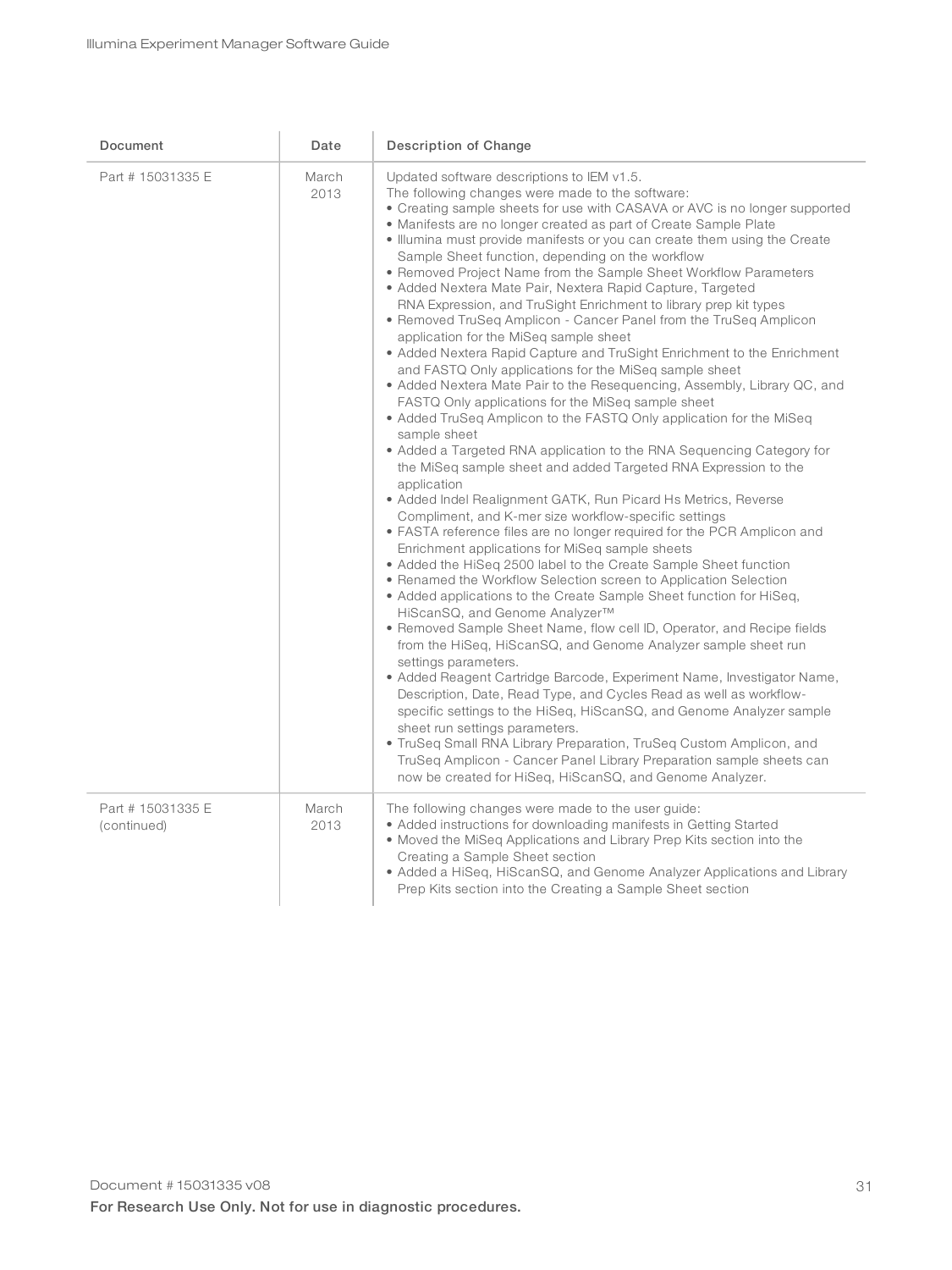| Document          | Date              | Description of Change                                                                                                                                                                                                                                                                                                                                                                                                                                                                                                                                                                                                                                                                                                                                                                                                                                                                                                                                                                                                                                                                                                                                                                                                                                                                                                                                                                                                                                                                                                                                                                                                                                                                                                                                                                                                                                                                                                                         |
|-------------------|-------------------|-----------------------------------------------------------------------------------------------------------------------------------------------------------------------------------------------------------------------------------------------------------------------------------------------------------------------------------------------------------------------------------------------------------------------------------------------------------------------------------------------------------------------------------------------------------------------------------------------------------------------------------------------------------------------------------------------------------------------------------------------------------------------------------------------------------------------------------------------------------------------------------------------------------------------------------------------------------------------------------------------------------------------------------------------------------------------------------------------------------------------------------------------------------------------------------------------------------------------------------------------------------------------------------------------------------------------------------------------------------------------------------------------------------------------------------------------------------------------------------------------------------------------------------------------------------------------------------------------------------------------------------------------------------------------------------------------------------------------------------------------------------------------------------------------------------------------------------------------------------------------------------------------------------------------------------------------|
| Part # 15031335 D | January<br>2013   | Updated software descriptions to IEM v1.4.<br>The following changes were made to the software:<br>• Added Variant Filter Quality cutoff parameter to Resequencing, PCR<br>Amplicon, Custom Amplicon, and Enrichment applications<br>• Added Flag PCR Duplicates option to Resequencing, Library QC, PCR<br>Amplicon, and Enrichment workflows<br>• Added Use Somatic Variant Caller option to Resequencing, PCR Amplicon,<br>and Enrichment workflows<br>The following changes were made to the user guide:<br>• Added Resequencing, PCR Amplicon, and Enrichment workflows to the Use<br>Somatic Variant Caller description as options.<br>• Added Flag PCR Duplicates description in the Creating a MiSeq-Compatible<br>Sample Sheet section.<br>Added the following new sections:<br>• Creating a Custom Library Prep Kit Type<br>• Creating a Custom Library Prep Kit                                                                                                                                                                                                                                                                                                                                                                                                                                                                                                                                                                                                                                                                                                                                                                                                                                                                                                                                                                                                                                                                     |
| Part # 15031335 C | September<br>2012 | Updated software descriptions to IEM v1.3.<br>The following changes were made to the software:<br>• Added the Nextera Enrichment to kit options<br>• Modified TruSeq DNA v2 and TruSeq RNA v2 sample prep kit assay and<br>workflow options to be called TruSeq LT<br>• Enrichment application now uses GenerateFASTQ workflow<br>• Displays the index sequence in the sample sheet sample table (read only)<br>and outputs it to the sample sheet<br>• Changed order of sample sheet columns<br>• When creating more than one manifest per sample sheet, all samples no<br>longer need to be aligned to the same reference genome.<br>The following user interface changes were made:<br>• Reset default installer option to be Just Me rather than All Users<br>• Changed Application to Category and Workflow to Application in the MiSeq<br>Workflow Selection screen<br>• Changed name of TruSeq DNA v2 and TruSeq RNA v2 kit options to TruSeq<br>LT.<br>• Prompt to select Assay changed to select Sample Prep Kit Type<br>• Changed Custom Amplicon to TruSeq Amplicon in the workflow select<br>panel<br>• Changed Custom Enrichment to Enrichment in the workflow select panel<br>• Enrichment now maps to the PCR Amplicon workflow<br>• Renamed Amplicon Manifest column to Nextera Manifest in the plate editor<br>• Print function added to Plate Samples screen<br>• Select All, Add Blank Row, and Remove Selected Rows functions added to<br>Sample Selection screen<br>• Genome Folder now selected from a drop-down menu when creating a<br>sample sheet<br>The following changes were made to the user guide:<br>• Removed kit-specific sections and created a quick reference card for each<br>user interface workflow. The cards provide specific options and settings.<br>. The guide now provides detailed general information on how to use the IEM<br>application and definitions of the sample sheet applications. |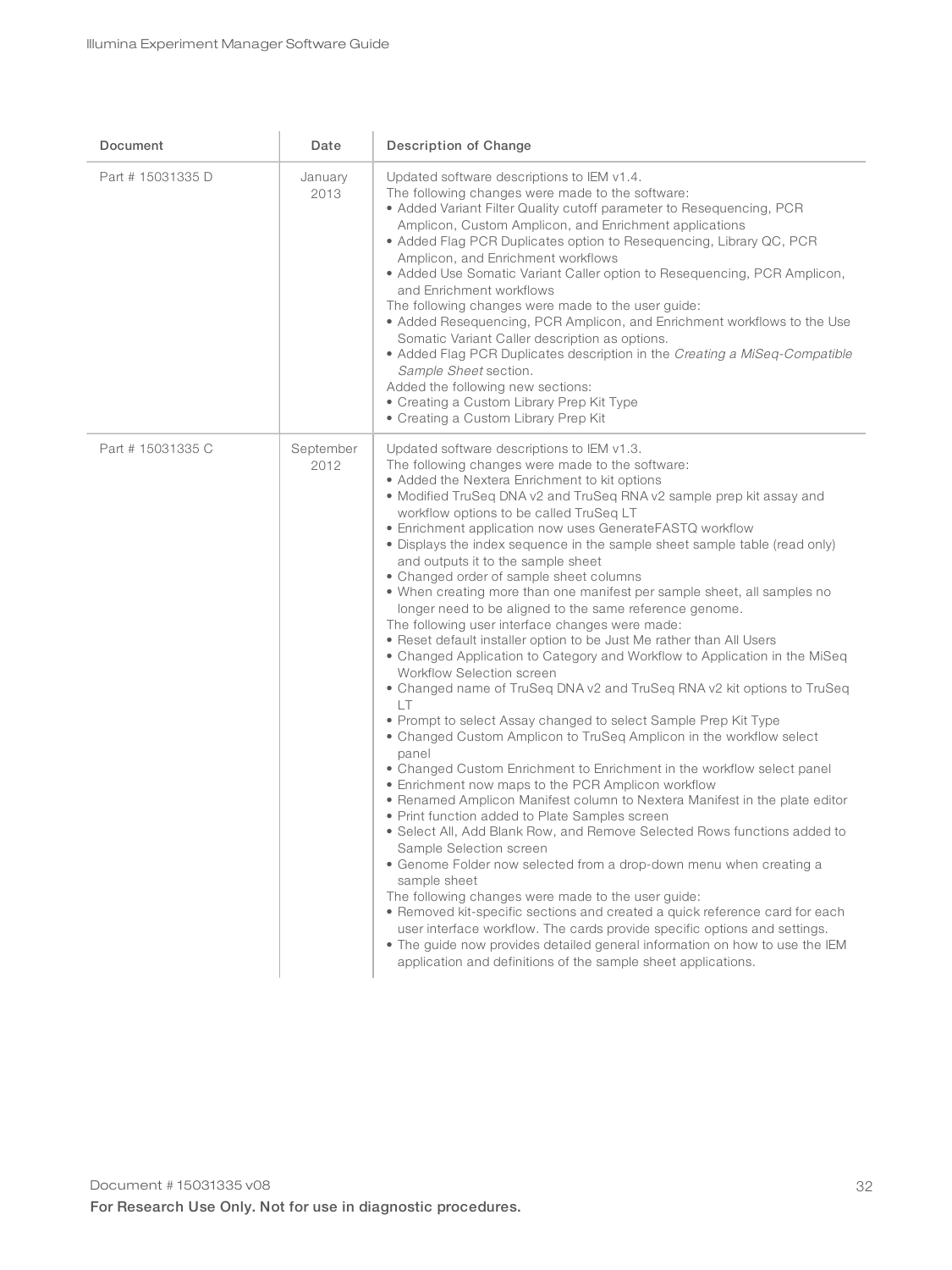| Document          | Date             | Description of Change                                                                                                                                                                                                                                                                                                                                                                                                                                                                                                                                                                                                                                                    |
|-------------------|------------------|--------------------------------------------------------------------------------------------------------------------------------------------------------------------------------------------------------------------------------------------------------------------------------------------------------------------------------------------------------------------------------------------------------------------------------------------------------------------------------------------------------------------------------------------------------------------------------------------------------------------------------------------------------------------------|
| Part # 15031335 B | June 2012        | Updated software descriptions to IEM v1.2<br>Added the following sample and library preparation kits to assay and workflow<br>options:<br>• Nextera XT Library Preparation Kits<br>• TruSeq Amplicon - Cancer Panel Preparation Kits<br>Added the following new procedures and sections:<br>• Genome Repository Preferences<br>• Workflows and Sample Prep Kits table listing all the workflows, the<br>associated sample prep kits, and the analysis workflow written to the<br>sample sheet.<br>Updated the following information:<br>• Support for the new MiSeg Reporter FASTQ Only workflow.<br>• Option to specify the use of custom primers and associated ports. |
| Part # 15031335 A | December<br>2011 | Initial release                                                                                                                                                                                                                                                                                                                                                                                                                                                                                                                                                                                                                                                          |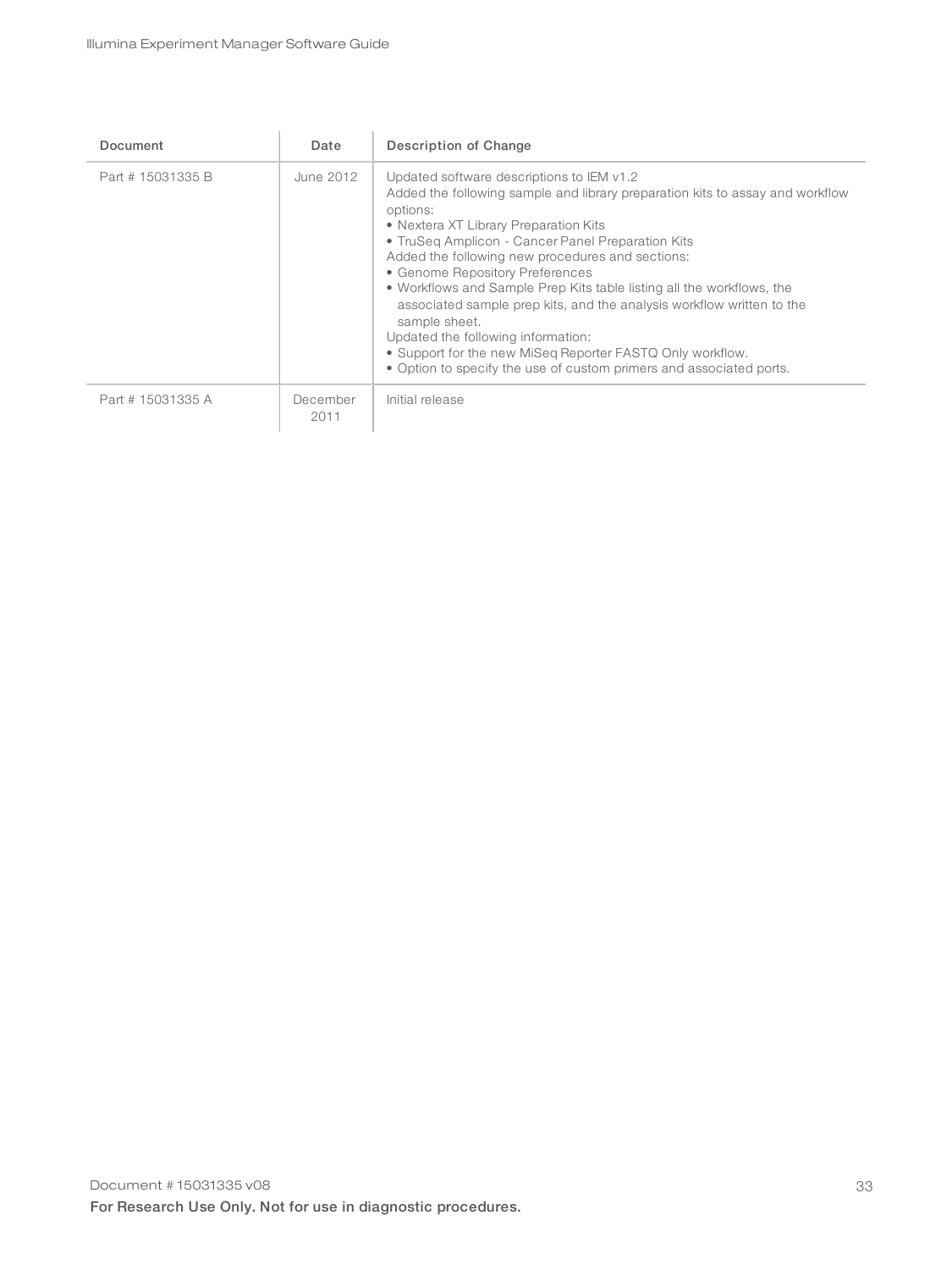# <span id="page-33-0"></span>Technical Assistance

For technical assistance, contact Illumina Technical Support.

| Website: | www.illumina.com         |
|----------|--------------------------|
| Email:   | techsupport@illumina.com |

#### Illumina Customer Support Telephone Numbers

| Region                | <b>Toll Free</b> | Regional       |
|-----------------------|------------------|----------------|
| North America         | +1.800.809.4566  |                |
| Australia             | +1,800,775,688   |                |
| Austria               | +43 800006249    | +43 19286540   |
| Belgium               | +32 80077160     | +32 34002973   |
| China                 | 400.066.5835     |                |
| Denmark               | +45 80820183     | +45 89871156   |
| Finland               | +358 800918363   | +358 974790110 |
| France                | +33 805102193    | +33 170770446  |
| Germany               | +49 8001014940   | +49 8938035677 |
| Hong Kong             | 800960230        |                |
| Ireland               | +353 1800936608  | +353 016950506 |
| Italy                 | +39 800985513    | +39 236003759  |
| Japan                 | 0800.111.5011    |                |
| <b>Netherlands</b>    | +31 8000222493   | +31 207132960  |
| New Zealand           | 0800.451.650     |                |
| Norway                | +47 800 16836    | +47 21939693   |
| Singapore             | +1.800.579.2745  |                |
| Spain                 | +34 911899417    | +34 800300143  |
| Sweden                | +46 850619671    | +46 200883979  |
| Switzerland           | +41 565800000    | +41 800200442  |
| Taiwan                | 00806651752      |                |
| <b>United Kingdom</b> | +44 8000126019   | +44 2073057197 |
| Other countries       | +44.1799.534000  |                |

Safety data sheets (SDSs)—Available on the Illumina website at [support.illumina.com/sds.html](http://support.illumina.com/sds.html).

Product documentation—Available for download in PDF from the Illumina website. Go to [support.illumina.com,](http://www.illumina.com/support.ilmn) select a product, then select Documentation & Literature.